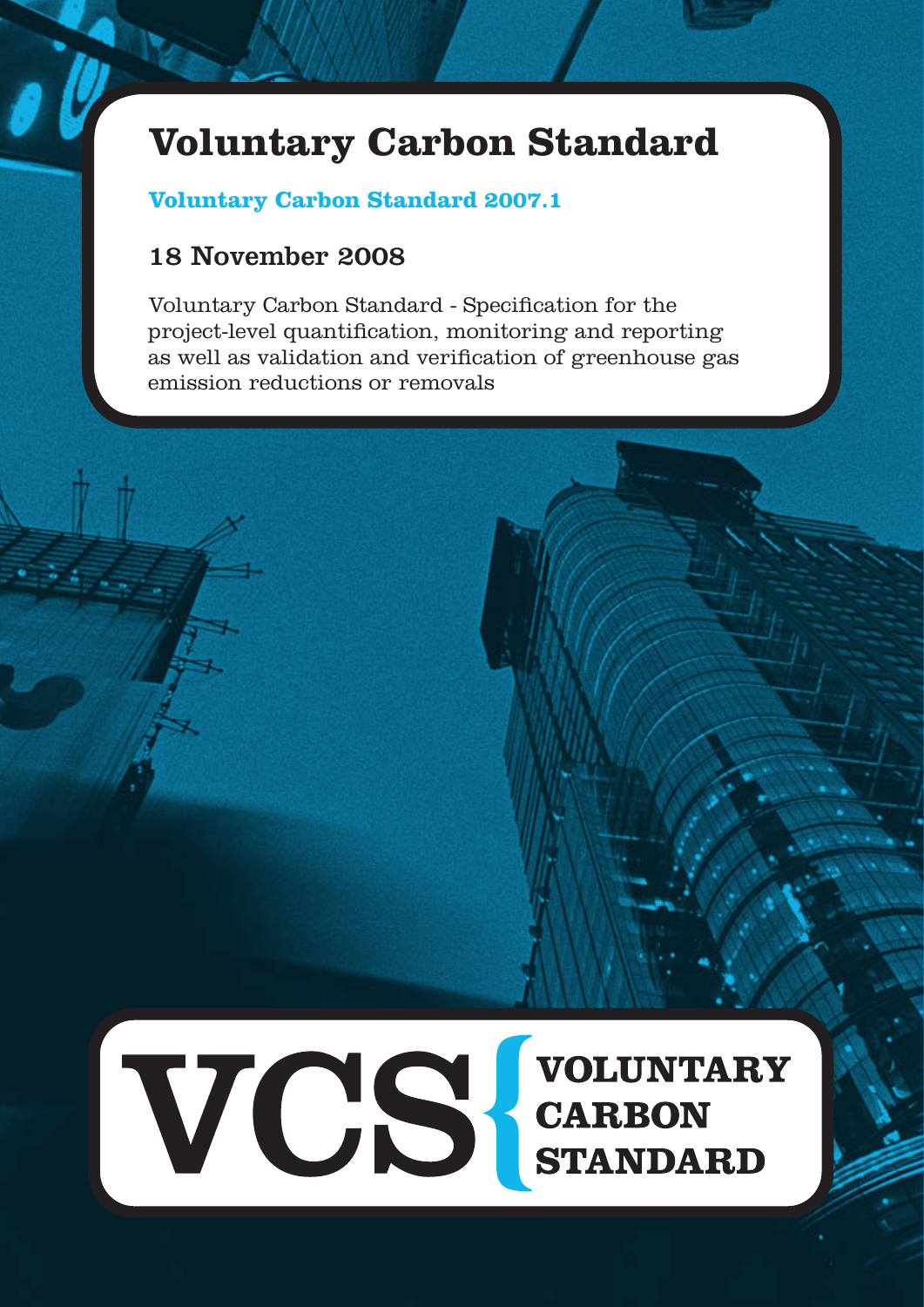# **Voluntary Carbon Standard 2007.1**

Voluntary Carbon Standard - Specification for the project-level quantification, monitoring and reporting as well as validation and verification of greenhouse gas emission reductions or removals.

# Contents

| $\mathbf{1}$     |      |                                                                              |    |  |  |  |  |
|------------------|------|------------------------------------------------------------------------------|----|--|--|--|--|
| $\boldsymbol{2}$ |      |                                                                              |    |  |  |  |  |
| 3                |      |                                                                              |    |  |  |  |  |
|                  | 3.1  |                                                                              |    |  |  |  |  |
|                  | 3.2  |                                                                              |    |  |  |  |  |
| 3.3<br>3.4       |      |                                                                              |    |  |  |  |  |
|                  |      |                                                                              |    |  |  |  |  |
|                  | 3.5  |                                                                              |    |  |  |  |  |
|                  | 3.6  | <b>VCS Guidance Documents</b>                                                | 10 |  |  |  |  |
| 4                |      |                                                                              |    |  |  |  |  |
| 5                |      |                                                                              |    |  |  |  |  |
|                  | 5.1  |                                                                              |    |  |  |  |  |
|                  | 5.2  |                                                                              |    |  |  |  |  |
|                  |      |                                                                              |    |  |  |  |  |
|                  |      |                                                                              |    |  |  |  |  |
|                  |      |                                                                              |    |  |  |  |  |
|                  | 5.3  |                                                                              |    |  |  |  |  |
|                  | 5.4  |                                                                              |    |  |  |  |  |
|                  | 5.5  |                                                                              |    |  |  |  |  |
|                  | 5.6  |                                                                              |    |  |  |  |  |
|                  | 5.7  |                                                                              |    |  |  |  |  |
|                  | 5.8  |                                                                              |    |  |  |  |  |
|                  | 5.9  | Identifying GHG sources, sinks and reservoirs relevant to the project 17     |    |  |  |  |  |
|                  | 5.10 |                                                                              |    |  |  |  |  |
|                  | 5.11 |                                                                              |    |  |  |  |  |
|                  | 5.12 |                                                                              |    |  |  |  |  |
|                  | 5.13 |                                                                              |    |  |  |  |  |
|                  | 5.14 |                                                                              |    |  |  |  |  |
| 6                |      |                                                                              |    |  |  |  |  |
|                  | 6.1  |                                                                              |    |  |  |  |  |
|                  | 6.2  | Identifying GHG sources, sinks and reservoirs relevant to VCS                |    |  |  |  |  |
|                  |      |                                                                              |    |  |  |  |  |
|                  | 6.3  | Determine the baseline scenario relevant to VCS methodologies 19             |    |  |  |  |  |
|                  |      | 6.3.1 Identifying GHG sources, sinks and reservoirs for the baseline         |    |  |  |  |  |
|                  |      |                                                                              |    |  |  |  |  |
|                  | 6.4  |                                                                              |    |  |  |  |  |
|                  | 6.5  | Monitoring, quantification and reporting related to the methodology20        |    |  |  |  |  |
|                  |      | Selecting relevant GHG sources, sinks and reservoirs for monitoring<br>6.5.1 |    |  |  |  |  |
|                  |      |                                                                              |    |  |  |  |  |
|                  |      | Quantification of GHG emissions and /or removals related to the<br>6.5.2     | 20 |  |  |  |  |
|                  |      |                                                                              |    |  |  |  |  |
|                  |      | Quantification of overall GHG emission reductions and removal<br>6.5.3       |    |  |  |  |  |
|                  |      |                                                                              |    |  |  |  |  |
|                  |      | 6.5.4                                                                        |    |  |  |  |  |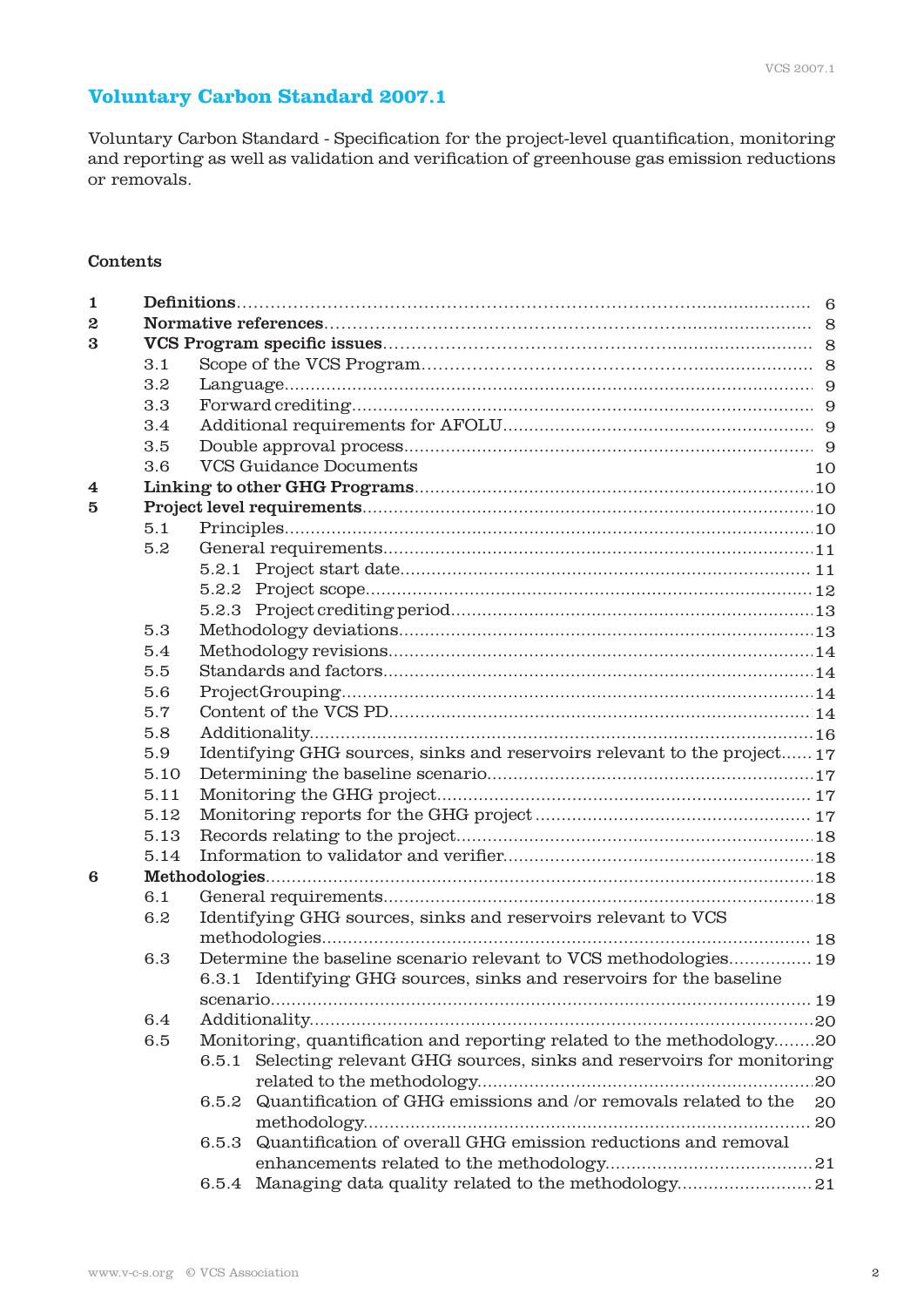| 7  |               |  |  |  |  |  |
|----|---------------|--|--|--|--|--|
|    | 7.1           |  |  |  |  |  |
|    | 7.2           |  |  |  |  |  |
|    | 7.3           |  |  |  |  |  |
|    |               |  |  |  |  |  |
|    |               |  |  |  |  |  |
|    |               |  |  |  |  |  |
|    |               |  |  |  |  |  |
|    |               |  |  |  |  |  |
| 8  |               |  |  |  |  |  |
| 9  |               |  |  |  |  |  |
|    | 9.1           |  |  |  |  |  |
|    | $9.2^{\circ}$ |  |  |  |  |  |
| 10 |               |  |  |  |  |  |

# Version control

Changes to the VCS 2007 will be indicated by 2007.x where x is a running number commencing at '1'. Major updates will be indicated by 200v where v relates to the year of the update. Any update will include all the previous changes.

The current version is the version available at the time of use on the www.v-c-s.org.

The VCS 2007 was released on 19 November 2007.

The VCS 2007.1 was released on 18 November 2008.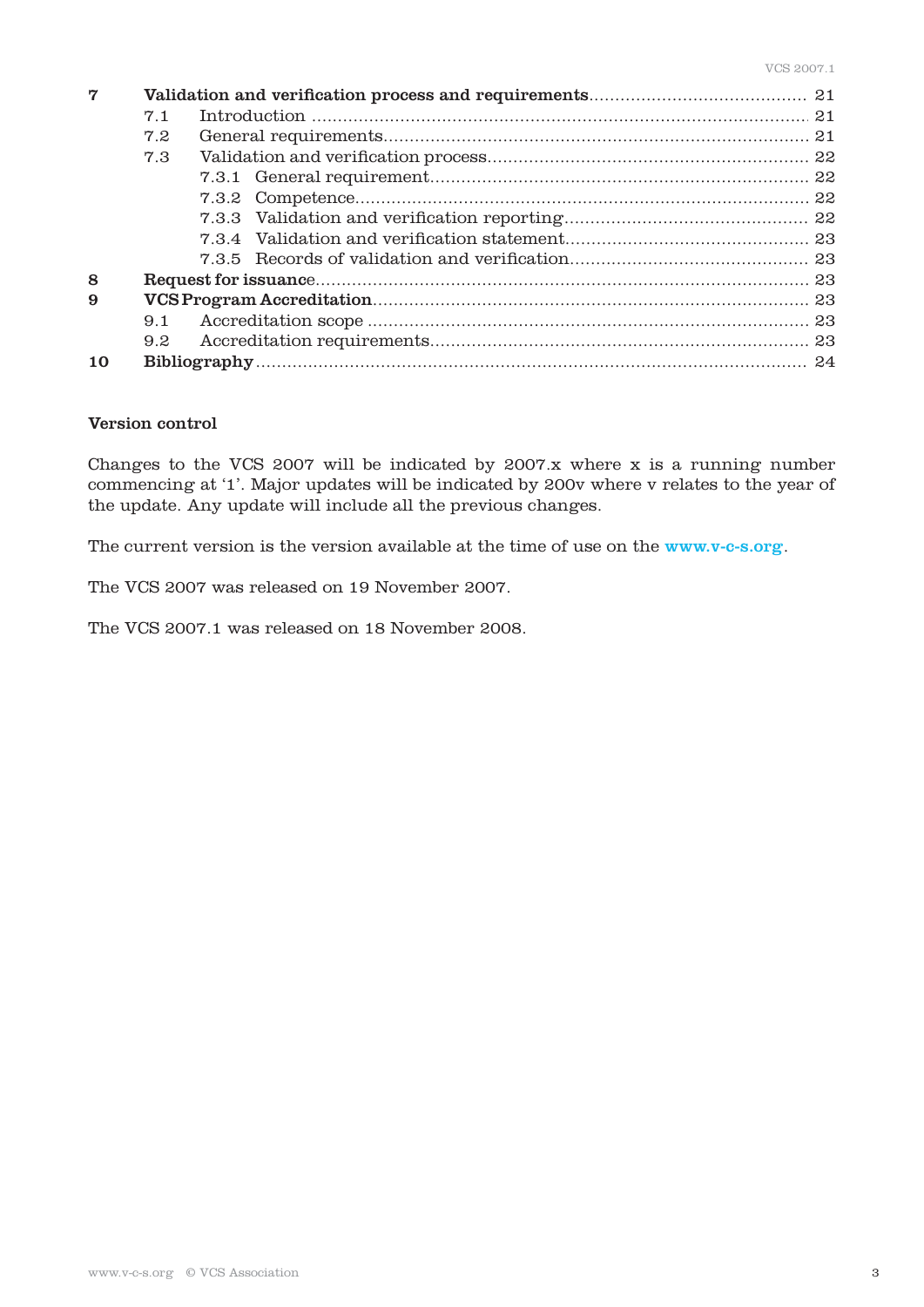# **Foreword**

The Voluntary Carbon Standard Program (the "VCS Program") has been developed to provide a rigorous, trustworthy and innovative global standard and validation and verification program for voluntary greenhouse gas offsets.

Development of the VCS Program would not have been possible without the support and dedication of the VCS Steering Committee who volunteered considerable amounts of time to this work. We would like to thank the following members of the Steering Committee for their hard work and dedication:

- • Jan-Willem Bode, Ecofys
- • Derik Broekhoff, World Resources Institute
- Mike Burnett, Climate Trust
- • Robert Dornau, SGS
- Steve Drummond, CantorCO2e
- Mitchell Feierstein, Cheyne Capital
- • Yoshito Izumi (Observer), Taiheiyo Cement
- Mark Kenber, The Climate Group (co-chair)
- • Adam Kirkman, World Business Council for Sustainable Development
- Andrei Marcu, International Emissions Trading Association (co-chair)
- Erin Meezan, Interface
- Ken Newcombe, Goldman Sachs
- Mark Proegler, BP
- • Robert Routliffe, Invista
- Richard Samans, World Economic Forum
- Marc Stuart, Ecosecurities
- Einar Telnes, DNV
- Bill Townsend, Blue Source
- Diane Wittenberg, Californian Climate Action Registry

Undoubtedly, the VCS 2007 would not have been developed without the tireless work of Anne-Marie Warris from Lloyds Register Quality Assurance Limited who volunteered her time to write the VCS 2007 based on inputs and guidance from the Steering Committee. We would like to extend special thanks to her for her patience, intelligence and dedication to this project.

We also wish to recognize the kind agreement of the International Organization for Standardization (ISO, www.iso.org) to allow inclusion of critical clauses of ISO 14064- 2:2006 and ISO 14064-3:2006 in the VCS documentation to facilitate comprehension.

The VCS 2007.1 has been approved by the VCS Board, the members of which are listed at www.v-c-s.org.

Kind regards,

Mark Kenber Policy Director The Climate Group Chair, VCS Board 

केन्द्र $\pm\theta$ 

David Antonioli CEO, VCS Association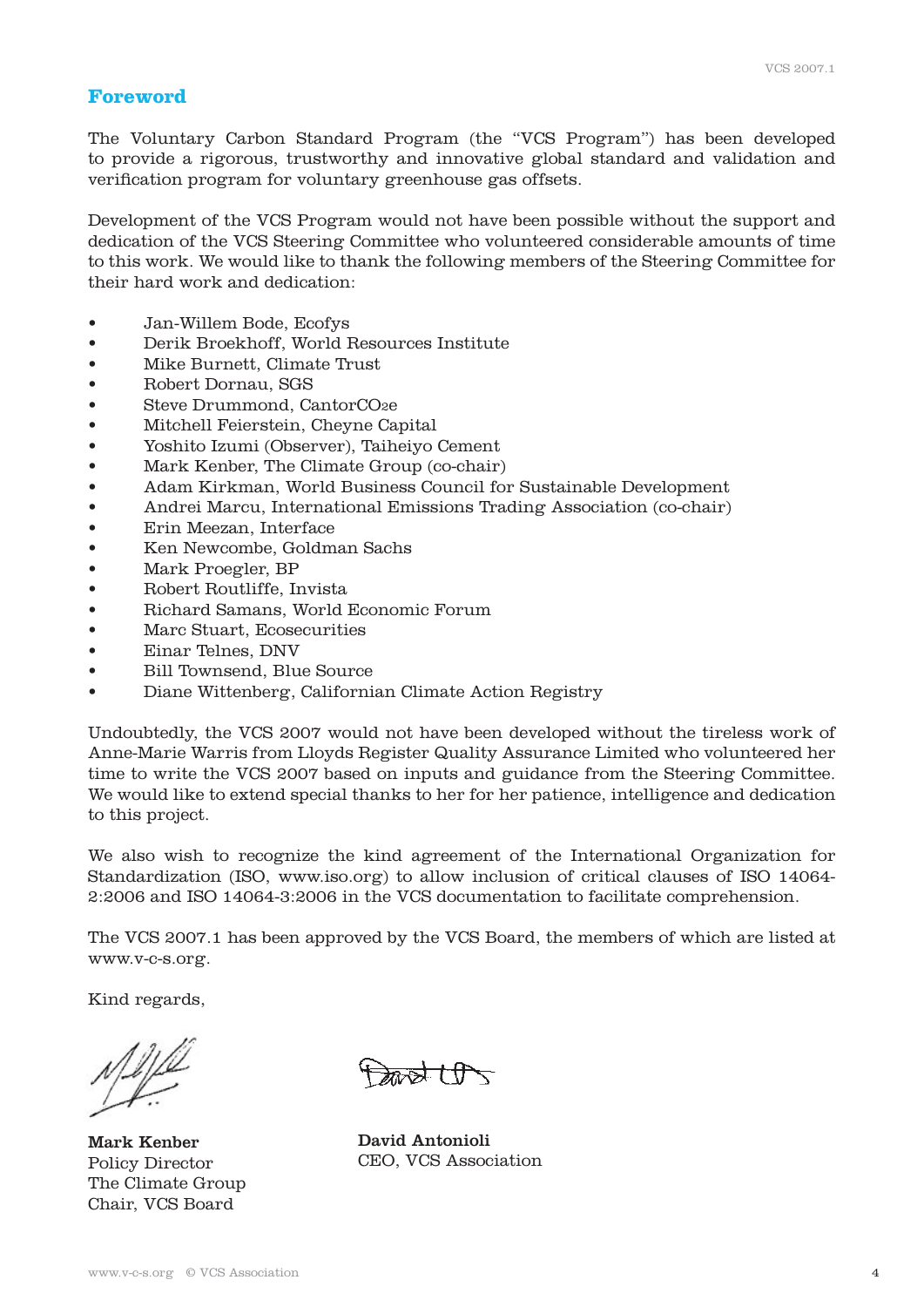# **Introduction**

The Voluntary Carbon Standard Program (VCS Program) includes the standard (VCS 2007.1) and the Program Guidelines 2007.1.

The VCS 2007.1 for project proponents, validators and verifiers provides a global standard for voluntary GHG emission reduction and removal projects and their validation and verification. It uses, as its core, the requirements in ISO 14064-2:2006, ISO 14064-3:2006 and ISO 14065:2007.

The VCS 2007.1 is part of the broader VCS Program. Additional guidance related to the VCS 2007.1 is included in the Program Guidelines 2007.1. The Program Guidelines 2007.1 provide an explanation of the VCS Program and describe the rules and procedures that regulate it.

The VCS Program includes:

- Program Guidelines 2007.1, which provides rules for project proponents and validators and verifiers governing:
	- Voluntary Carbon Standard (VCS) 2007.1;
	- Agriculture, Forestry and Other Land Use (AFOLU) Projects;
	- Project description, validation and verification report templates;
	- Grouped projects;
	- Project registration; and
	- VCS Association terms and conditions for project proponents and validators and verifiers.
- Gap Analysis assessment process including linking with other GHG Programs.

VCS Version 1 (v1) was released on 28 March 2006. VCS Version 2 (v2) was released on 16 October 2006 as a consultation document and did not replace VCS v1 as the applicable standard for project developers and validators and verifiers. The VCS v2 consultation document has been withdrawn. The VCS 2007 was released on 19 November 2007 and replaced VCS v1 as the applicable standard. Additional guidance related to the VCS 2007 was included in the Program Guidelines 2007. At the time of the publication of the standard the requirements for AFOLU projects were not fully integrated into the standard. On 18 November 2008 a revised version of the VCS 2007, labeled as VCS 2007.1, was released, fully integrating the requirements for AFOLU projects into the VCS Program. VCS 2007.1 is the applicable standard with effect from 18 November 2008. The VCS 2007 can be used for validation and verification up to and including 31 December 2008 and becomes obsolete thereafter.

For further information on the VCS Program please see the VCS Program website: www.v-c-s.org.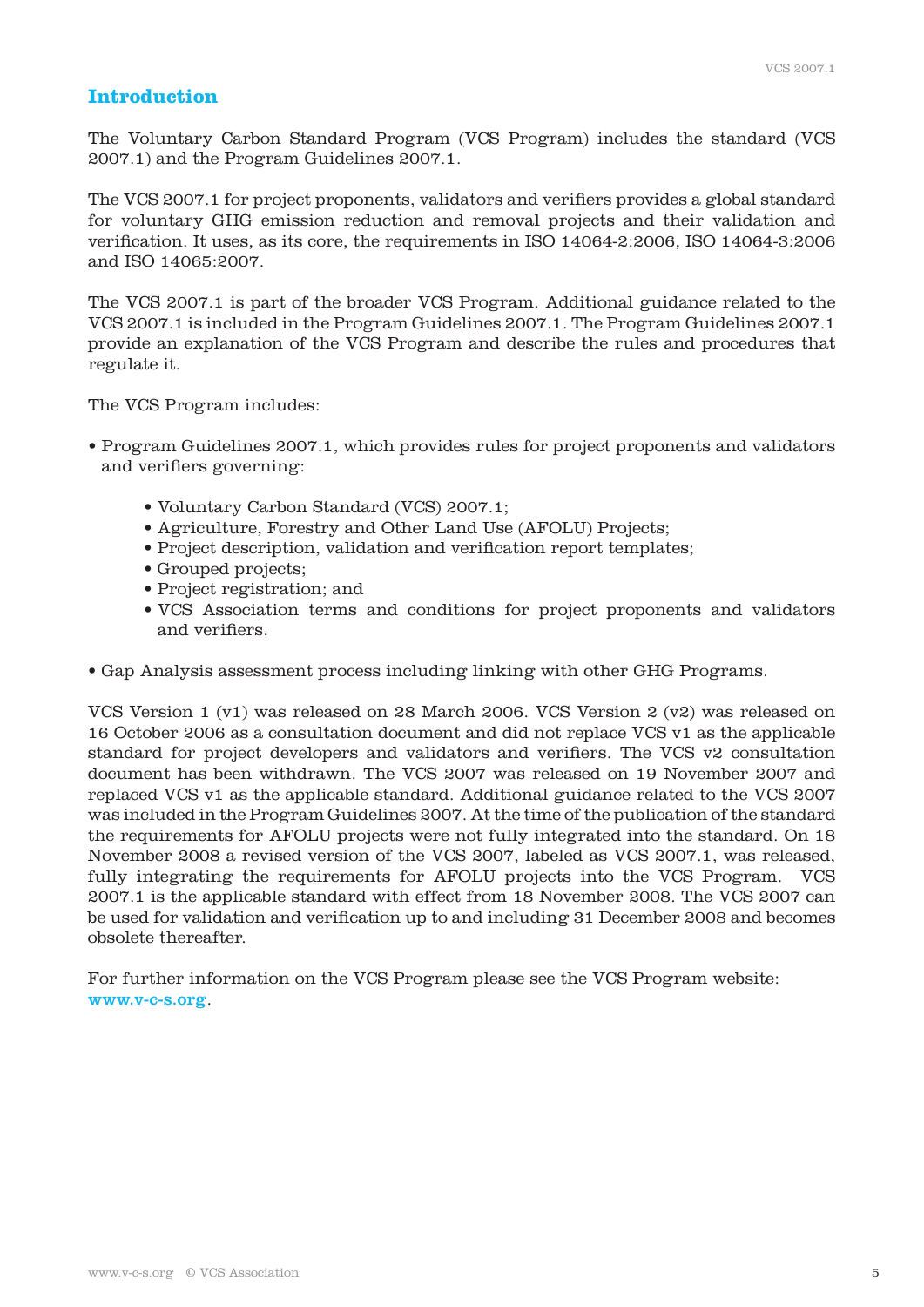# **1 Definitions**

Definitions as set out in ISO 14064-2:2006, ISO 14064-3:2006 and ISO 14065:2007, in addition to those set out below, shall apply to the VCS Program.

#### Agriculture, Forestry and Other Land Use (AFOLU)

This includes activities related to:

- Afforestation, Reforestation and Revegetation (ARR)
- Agricultural Land Management (ALM)
- Improved Forest Management (IFM)
- Reduced Emissions from Deforestation and Degradation (REDD)

#### Afforestation, Reforestation and Revegetation (ARR)

Increasing carbon stocks in woody biomass (and in some cases soils) by establishing, increasing and/or restoring vegetative cover through the planting, sowing and/or humanassisted natural regeneration of woody vegetation.

### AFOLU Pooled Buffer Account

The VCS account, containing non-tradable AFOLU carbon credits for covering the risk of unforeseen losses in carbon stocks across the AFOLU project portfolio.

#### Agricultural Land Management (ALM)

Decreasing GHG emissions (including increasing carbon stocks in soils and biomass) through the following eligible land use and management activities: improved cropland management, improved grassland management, and cropland and grassland landuse conversions.

#### Approved GHG Program

A Greenhouse Gas Program, as defined in ISO 14064:2006, that has gained approval by the VCS Board based on a gap analysis.

#### Commercially Sensitive Information

Trade secrets, financial, commercial, scientific, technical or other information whose disclosure could reasonably be expected to result in a material financial loss or gain, prejudice the outcome of contractual or other negotiations or otherwise damage or enrich the person or entity to which the information relates.

#### Double Counting

When the same GHG emissions reductions or removals from an activity are claimed by two separate entities for the purpose of demonstrating GHG emissions reductions or are sold by one entity to multiple buyers.

#### Double Approval Process

Two separate independent third party assessments related to the approval of VCS methodologies, the risk assessment to determine the buffer of non-tradable AFOLU carbon credits, new tools, and additionality performance standards.

#### Emission Trading Program

A voluntary or regulated program that allows for trading in GHG emission reduction or removal credits or allowances.

#### Grouped Project

A number of projects and their related methodologies included in a single VCS Project Description (VCS PD) at the time of the validation.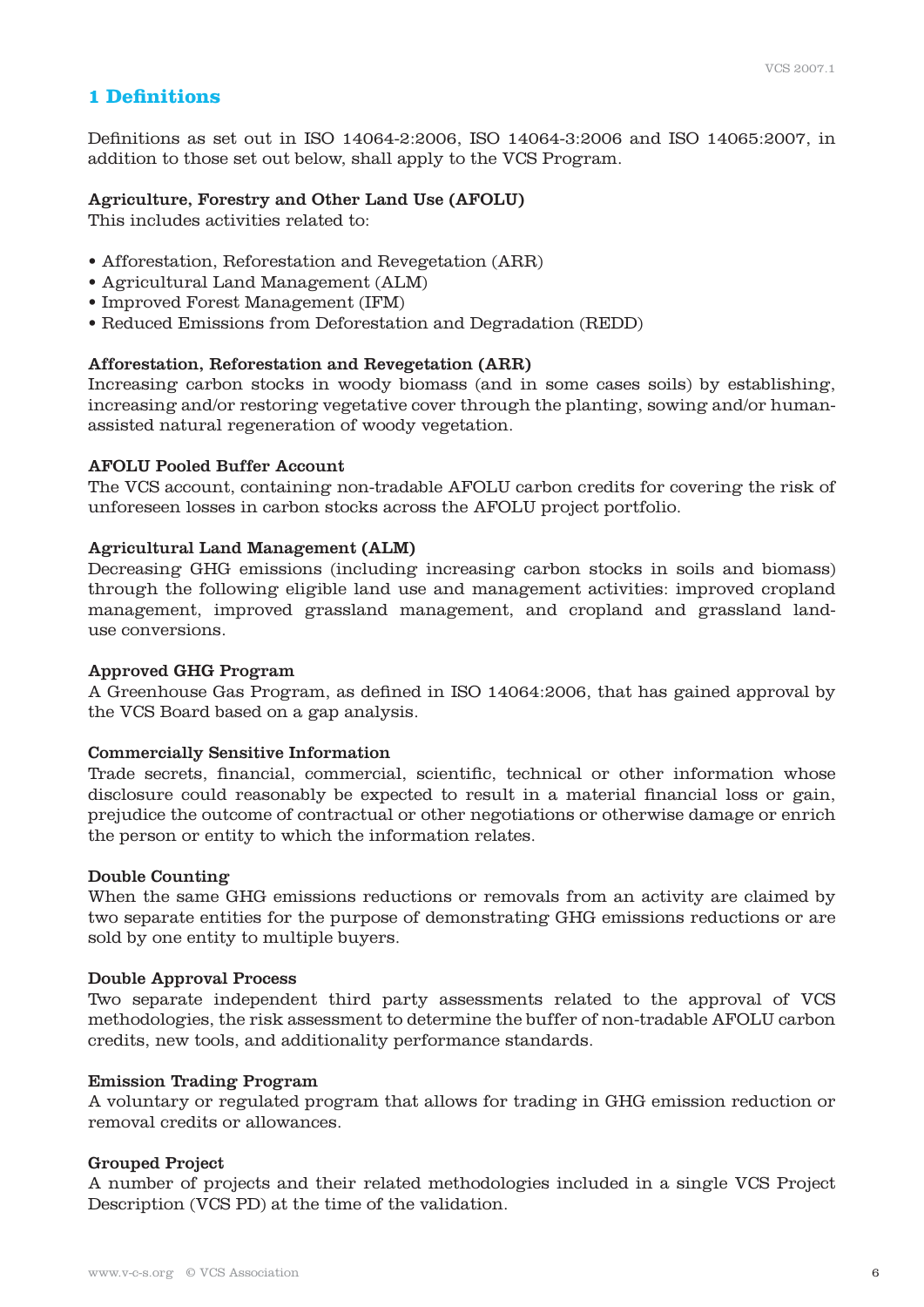# Improved Forest Management (IFM)

Changing forest management activities to make a long-term reduction in GHG emissions, or increase in sequestrations, through one of the following eligible activities: conversion from conventional logging to reduced impact logging (RIL), conversion of logged forests to protected forests, extending the rotation age of evenly aged managed forests, and conversion of low-productive forests to high-productive forests.

#### Leakage

Net changes of anthropogenic emissions by GHG sources that occur outside the project boundary, but are measurable and attributable to offsite the project activity.

#### Mega Projects

Projects that result in more than 1,000,000 tonnes of CO2 equivalent GHG emissions reductions or removals per year.

#### Methodology

The description of an approach related to:

- the determination of a project baseline scenario(s);
- identification and determination of GHG sources, sinks and reservoirs associated with the baseline scenario(s) and project;
- demonstration of the project's additionality; and
- definition of the project's monitoring process.

#### Methodology Deviations

Project-specific changes in an existing VCS Program approved methodology due to a change in the conditions, circumstances or nature of a project.

#### Methodology Revisions

Global change in an existing VCS Program approved methodology due to a change in the conditions, circumstances or nature of general developments in knowledge.

#### Micro Project

Projects that result in less than 5,000 tonnes of CO2 equivalent GHG emissions reductions or removals per year.

#### Micro Project Verifiers

An entity which is not an accredited validator or verifier under the VCS Program, but complies with the requirements of micro project validators and verifiers as set out in Clause 7.2. of VCS 2007.1.

#### Project

A Greenhouse gas project as defined ISO14064-3:2006 Clause 2.14. Note: A project can include one or more activities.

## Project Crediting Period

For non-AFOLU projects and ALM projects focusing exclusively on emissions reductions of N2O, CH4 and/or fossil-derived CO2, a maximum of 10 years which may be renewed at most two times. For AFOLU projects other than such ALM projects, a minimum of 20 years up to a maximum of 100 years.

#### Project Crediting Period Start Date

The date on which the first monitoring period commences.

#### Project Start Date

Date on which the project began reducing or removing GHG emissions.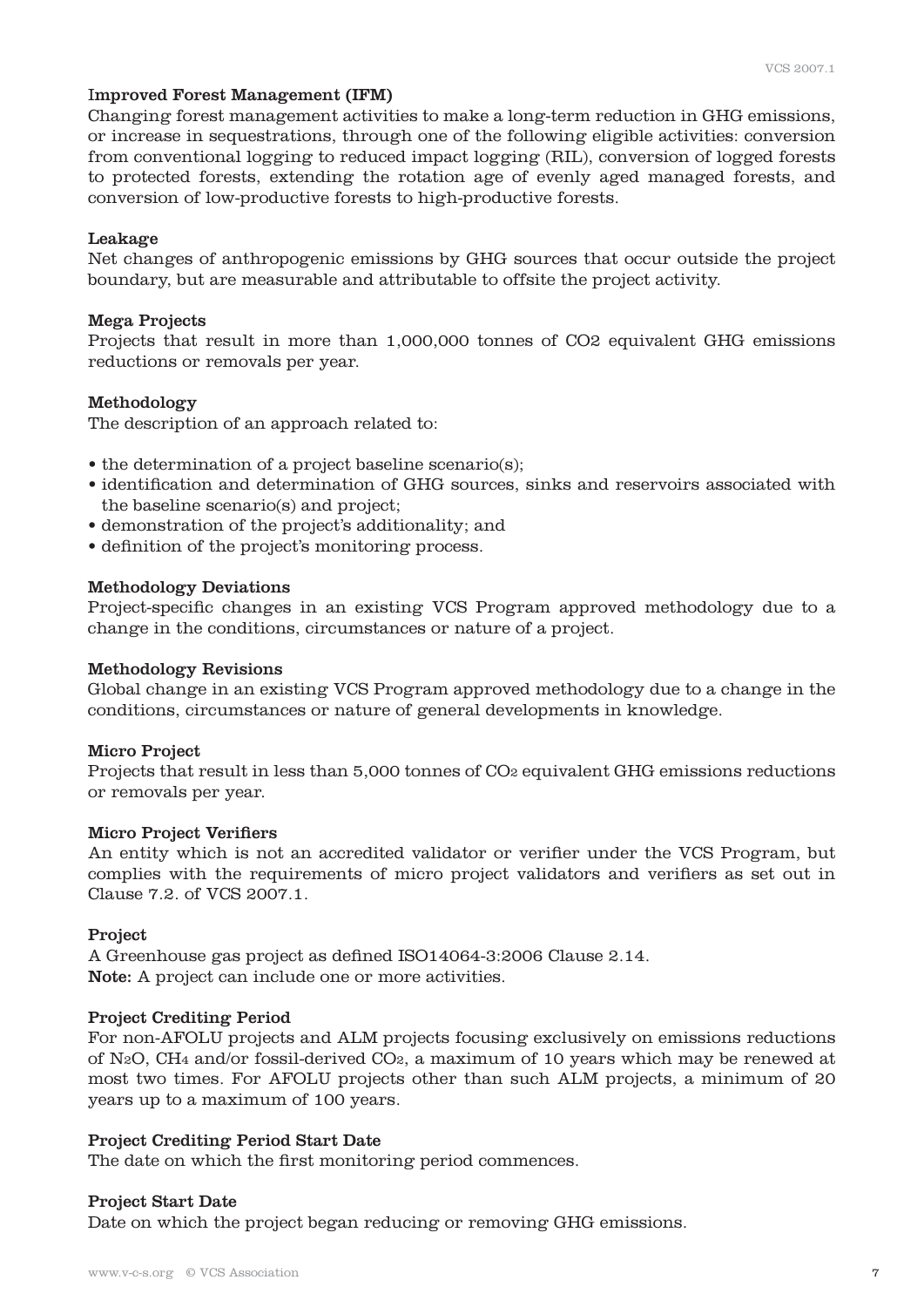# Proof of Title

Document(s) demonstrating the project proponent's right to the GHG emission reductions or removals and the ownership of the project.

# Reducing (or Reduced) Emissions from Deforestation and Degradation (REDD)

Activities that reduce GHG emissions by slowing or stopping conversion of forests to nonforest land and/or reduce the degradation of forest land where forest biomass is lost.

# VCS Registry

Registry system approved by the VCS Association that issues, holds, transfers, retires, suspends, cancels and provides custodial services over Voluntary Carbon Units.

# VCS Project Database

Central project database that records all VCS Program approved projects and provides public access to VCS Program project information.

# VCS Project Description (VCS PD)

Document that describes the VCS project's GHG emissions reduction or removal activity(ies).

# Voluntary Carbon Unit (VCU)

One tonne of CO2 equivalent GHG emission reduction or removal issued by the VCS Program and held in a VCS Registry.

# **2 Normative references**

- Program Guidelines 2007.1;
- ISO 14064-2:2006 (see bibliography for full ISO reference);
- ISO 14064-3:2006;
- ISO 14065:2007: and
- GHG Protocol for Project Accounting, 2005, Chapter 7 guidance related to additionality test 1 common practice.
- Note In case of conflicts occurring between the VCS 2007.1 and the above normative references, the VCS 2007.1 shall take precedence.
- Note The above standards are part of the requirements laid down in the VCS 2007.1 and their requirements shall be met either by the project proponent (ISO 14064-2:2006) or validator or verifier (ISO 14064-3:2006 and ISO 14065:2007).

# **3 VCS Program specific issues**

The following VCS Program specific issues shall apply.

# 3.1 Scope of the VCS Program

The scope of the VCS Program includes:

- all six Kyoto Protocol greenhouse gases;
- all technologies supported by an approved VCS Program methodology, including AFOLU project types as set out on www.v-c-s.org;
- any approved GHG Programs;
- project category(ies) which is part of an approved GHG Program;
- project methodologies, not part of an approved GHG Program, when approved under the VCS Program through the double approval process.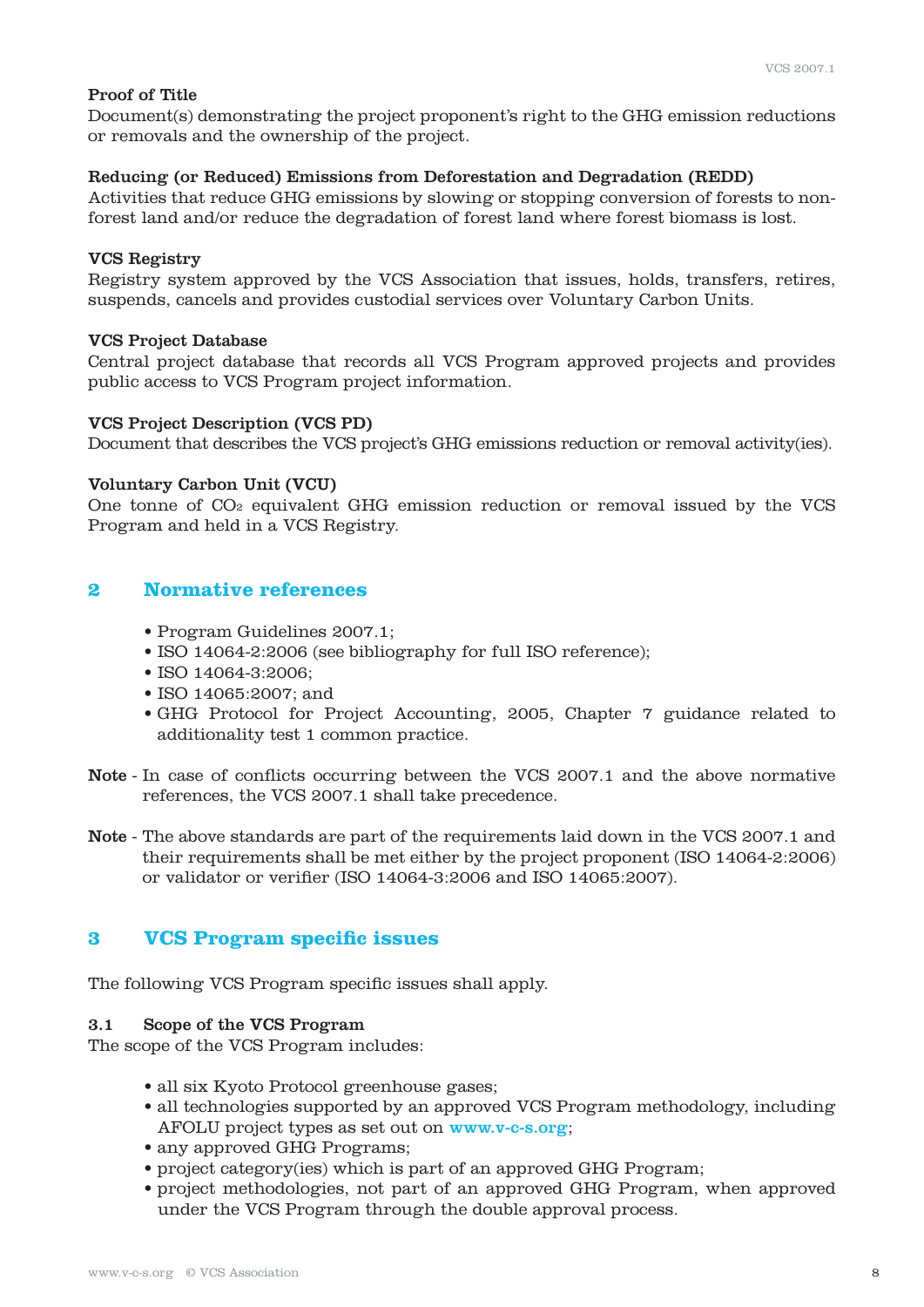The scope of the VCS Program excludes:

- project(s) that can reasonably be assumed to have generated GHG emissions primarily for the purpose of their subsequent reduction, removal or destruction.
- project(s) that have created another form of environmental credit (for example renewable energy certificates) unless they provide a letter from the program operator that the credit has not been used and has been cancelled from the relevant program.

# 3.2 Language

The operating language of the VCS Program shall be English. The VCS PD, monitoring reports, validation and verification reports and other documents required under the VCS Program shall be in English.

# 3.3 Forward crediting

VCUs shall not be granted under the VCS Program for GHG emission reductions or removals that have not yet occurred and been verified.

# 3.4 Additional requirements for AFOLU

AFOLU projects shall meet the applicable requirements of the VCS Program.

Project proponents shall use the applicable current version of "Tool for AFOLU Methodological Issues" for the determination of project type and land eligibility, project boundary, carbon pools, baseline, leakage and the net project GHG benefits (see www.v-c-s.org)

AFOLU projects shall identify potential negative environmental and socio-economic impacts and shall take steps to mitigate them prior to generating Voluntary Carbon Units (VCUs).

AFOLU projects that convert native ecosystems to generate carbon credits are not eligible under the VCS. Documented evidence shall be provided in the VCS PD that no ARR or ALM project areas were cleared of native ecosystems within the ten year period prior to the proposed Project Start Date.

AFOLU projects shall establish an adequate buffer of non-tradable AFOLU carbon credits using the "Tool for AFOLU Non-Permanence Risk Analysis and Buffer Determination" in order to address the risk of non-permanence.

Note 1 - Such non-tradable AFOLU carbon credits will be deposited in the AFOLU Pooled Buffer Account (for the exact operating of the AFOLU Pooled Buffer Account, which ensures the full compatibility of AFOLU and non-AFOLU VCUs, see the Program Guidelines and AFOLU Guidance Document on www.v-c-s.org)

# 3.5 Double approval process

Under the VCS Program, new methodologies, the risk assessment to determine the buffer of non-tradable AFOLU carbon credits, IFM and REDD market leakage assessments, new tools, and additionality performance standards shall be assessed by two independent parties. The first assessment shall be carried out by a validator or verifier accredited for the VCS Program and appointed by the project proponent. This assessment shall cover all relevant VCS Program requirements.

The VCS Secretariat, acting on behalf of the VCS Board, shall choose a different VCS Program accredited validator or verifier to carry out a second assessment. This second assessment shall cover all relevant VCS Program requirements.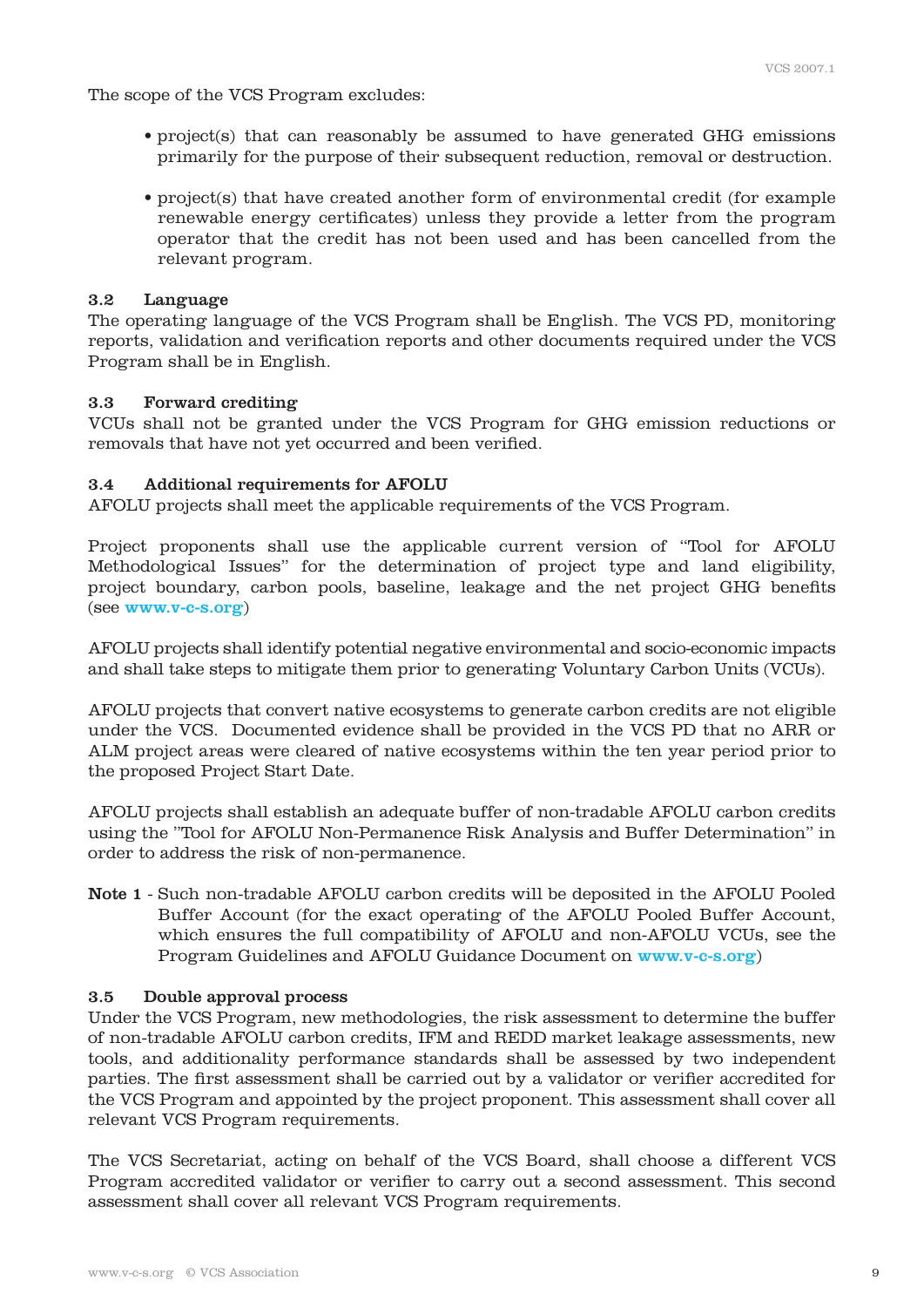The project proponent shall cover the cost of the double approval process and shall agree to the costs before the second assessment commences.

Project proponents shall be given the opportunity to deal with any issues identified by the double approval process before the final decision is made by the validator or verifier appointed by the VCS Secretariat.

The VCS Board shall approve the VCS Program methodology, VCS tools or VCS Program additionality performance standard when there is unanimous agreement between the validators or verifiers completing the first and second assessment. If there is disagreement between the validator or verifier, the VCS Program methodology, VCS tools or additionality performance standard shall be rejected by the VCS Board.

Note - A project proponent who has proposed a VCS Program methodology or VCS Program additionality performance standard that has been rejected can appeal via the appeal process as set out in the most recent version of the Program Guidelines on: www.v-c-s.org.

#### 3.6 VCS Guidance Documents

In order to support the market, the VCS Association provides guidance to specific project, validation and verification activities under the VCS. This guidance can be found on www.v-c-s.org and focuses on providing guidance on the VCS Program Guidelines, VCS 2007.1 and any VCS Program Tools. The intention is to assist project developers as well as validators and verifiers.

# **4 Linking to other GHG Programs**

The VCS Program allows the use of VCS approved GHG Program(s) and their project methodologies if approved by the VCS Board.

A GHG Program shall demonstrate compliance with the requirements of the VCS Program through a gap analysis. The conclusions of the gap analysis are considered and the GHG Program approved or not approved by the VCS Board. The requirements for the gap analysis are set out in the Program Guidelines on www.v-c-s.org.

# **5 Project level requirements**

#### 5.1 Principles

# Principles taken from ISO 14064-2:2006, clause 3.

# General

The application of principles is fundamental to ensure that GHG-related information is a true and fair account. The principles are the basis for, and will guide the application of, requirements in this part of ISO 14064:2006 and the VCS 2007.1.

#### Relevance

Select the GHG sources, GHG sinks, GHG reservoirs, data and methodologies appropriate to the needs of the intended user.

#### Completeness

Include all relevant GHG emissions and removals. Include all relevant information to support criteria and procedures.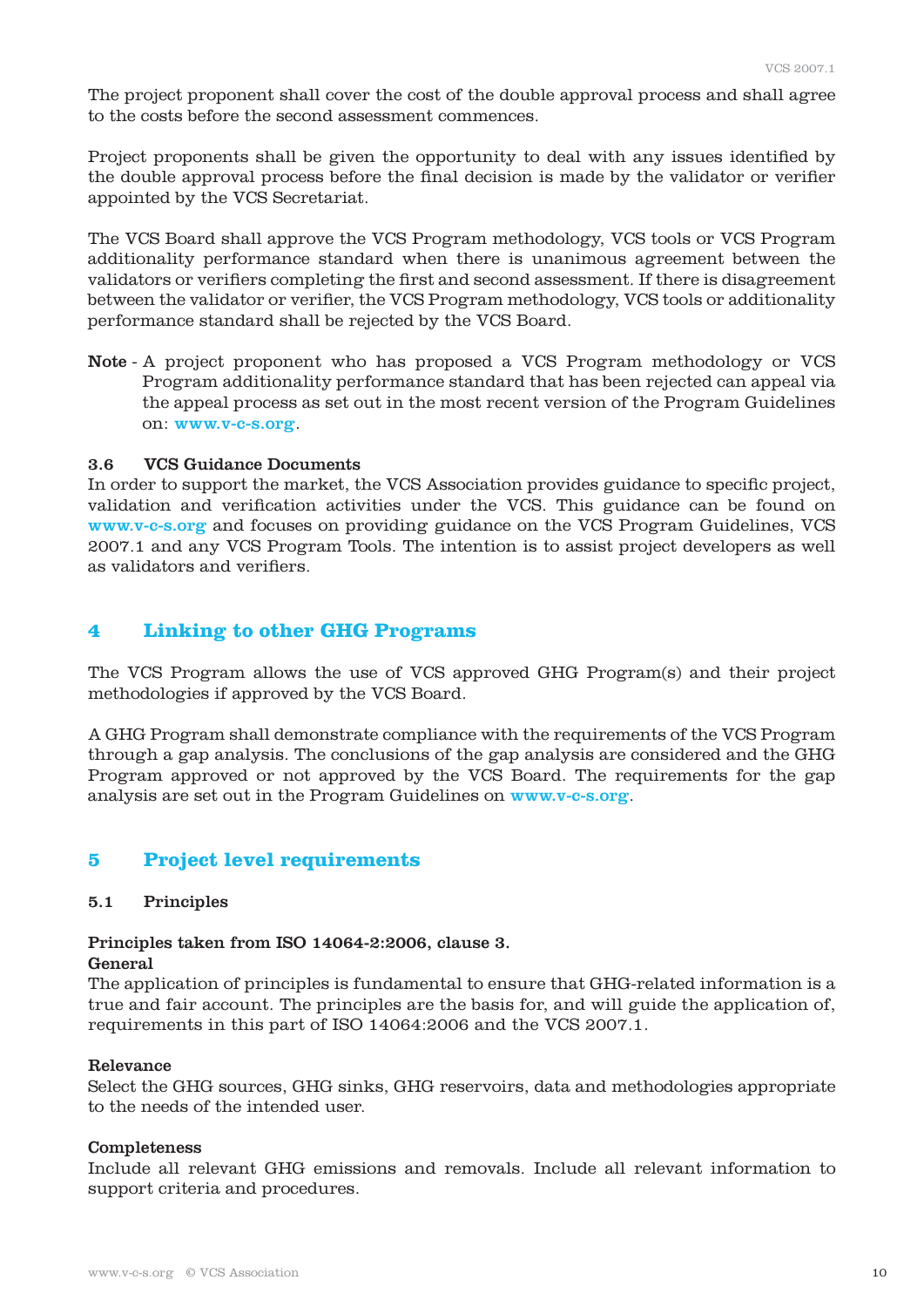### **Consistency**

Enable meaningful comparisons in GHG-related information.

#### Accuracy

Reduce bias and uncertainties as far as is practical.

#### Transparency

Disclose sufficient and appropriate GHG-related information to allow intended users to make decisions with reasonable confidence.

#### Conservativeness

Use conservative assumptions, values and procedures to ensure that GHG emission reductions or removal enhancements are not overestimated.

#### 5.2 General requirements

Projects shall meet all the requirements of the VCS 2007.1, including referenced clauses of the most recent Program Guidelines on www.v-c-s.org.

Projects validated under the VCS v1 are recognised under the VCS 2007.1 for their crediting period subject to the conditions laid out in Clause 5.2.1 below.

The project proponent shall apply an approved VCS Program methodology or a methodology from an approved GHG Program based on the list of current VCS Program approved GHG Programs and methodologies as set out on www.v-c-s.org.

Certain approved GHG Program methodologies or VCS Program approved methodologies are limited in application by time or geography. See www.v-c-s.org for the most recent list of approved VCS Program methodologies and methodology limitations.

# 5.2.1 Project start date

#### VCS Version 1

 Projects validated under the VCS v1 shall be grandfathered into the VCS 2007.1. Validation of projects against the VCS v1 shall have been completed or contracted before 19 November 2007. In relation to contracts entered into before 19 November 2007, validation shall be completed by 19 May 2008 and proof of contracting prior to 19 November 2007 shall be provided.

 Verification against the VCS v1 shall have been completed before 19 November 2007 or shall be contracted before 19 November 2007 for that specific single monitoring period. Future monitoring periods shall be verified against the VCS 2007.1. Projects validated against the VCS v1, but that have not contracted a verifier for that specific single monitoring period by 19 November 2007, shall be verified against the VCS 2007.1.

 The Project Crediting Period for the VCS v1 shall be the same as for the VCS 2007.1 commencing at the specific Project Crediting Period Start Date.

# VCS 2007.1

 The Project Start Date for non-AFOLU projects for the VCS 2007.1 shall not be before 1 January 2002.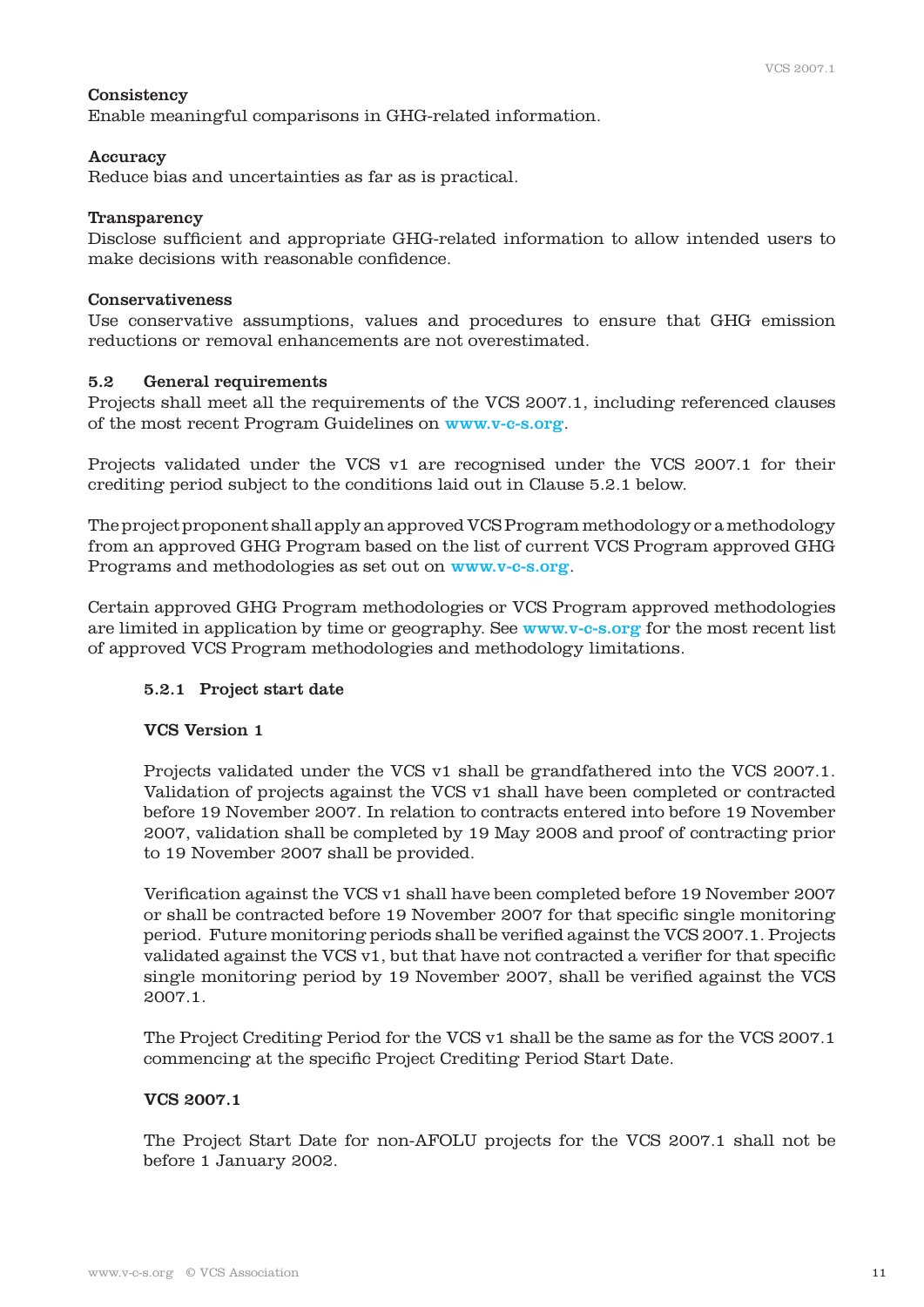The Project Start Date for AFOLU projects can be earlier than 1 January 2002, provided the following conditions are met:

- project validation and verification against the VCS has been completed by 1 October 2010;
- the project proponent can verifiably demonstrate that the project was designed and implemented as a climate change mitigation project from its inception; and
- prior to 1 January 2002, the project applied an externally reviewed methodology and engaged independent carbon monitoring experts to assess and quantify the project's baseline scenario and net emissions reductions or removals.

Projects shall not be validated against the VCS 2007.1 before 18 November 2008.

 For non-AFOLU projects, VCS 2007.1 validation shall be completed within two years of the Project Start Date, or shall be completed or contracted before 19 November 2008. In relation to validation contracts entered into before 19 November 2008, validation shall be completed by 19 November 2009 and proof of contracting prior to 19 November 2008 shall be provided. AFOLU projects starting on or after 1 January 2002 are not required to complete validation within a specific time frame.

 The earliest Project Crediting Period Start Date under the VCS 2007.1 shall be 28 March 2006 for non-AFOLU projects and 1 January 2002 for AFOLU projects.

#### 5.2.2 Project scope

Projects shall use one of the VCS Program approved methodologies.

 Projects that propose a methodology not previously approved under the VCS Program shall have the methodology approved through the double approval process as outlined in clause 3.5 above.

Project proponents of projects that reduce GHG emissions from activities that:

- are included in an emissions trading program; or
- take place in a jurisdiction or sector in which binding limits are established on GHG emissions;

 shall provide evidence that the reductions or removals generated by the project have or will not be used in the emissions trading program or for the purpose of demonstrating compliance with the binding limits that are in place in that jurisdiction or sector. Such evidence could include:

- a letter from the program operator or designated national authority that emissions allowances (or other GHG credits used in the program) equivalent to the reductions or removals generated by the project have been cancelled from the program; or national cap as applicable or;
- purchase and cancellation of GHG allowances equivalent to the GHG emissions reductions or removals generated by the project related to the program or national cap.

Note: a list of emissions trading programs is on www.v-c-s.org.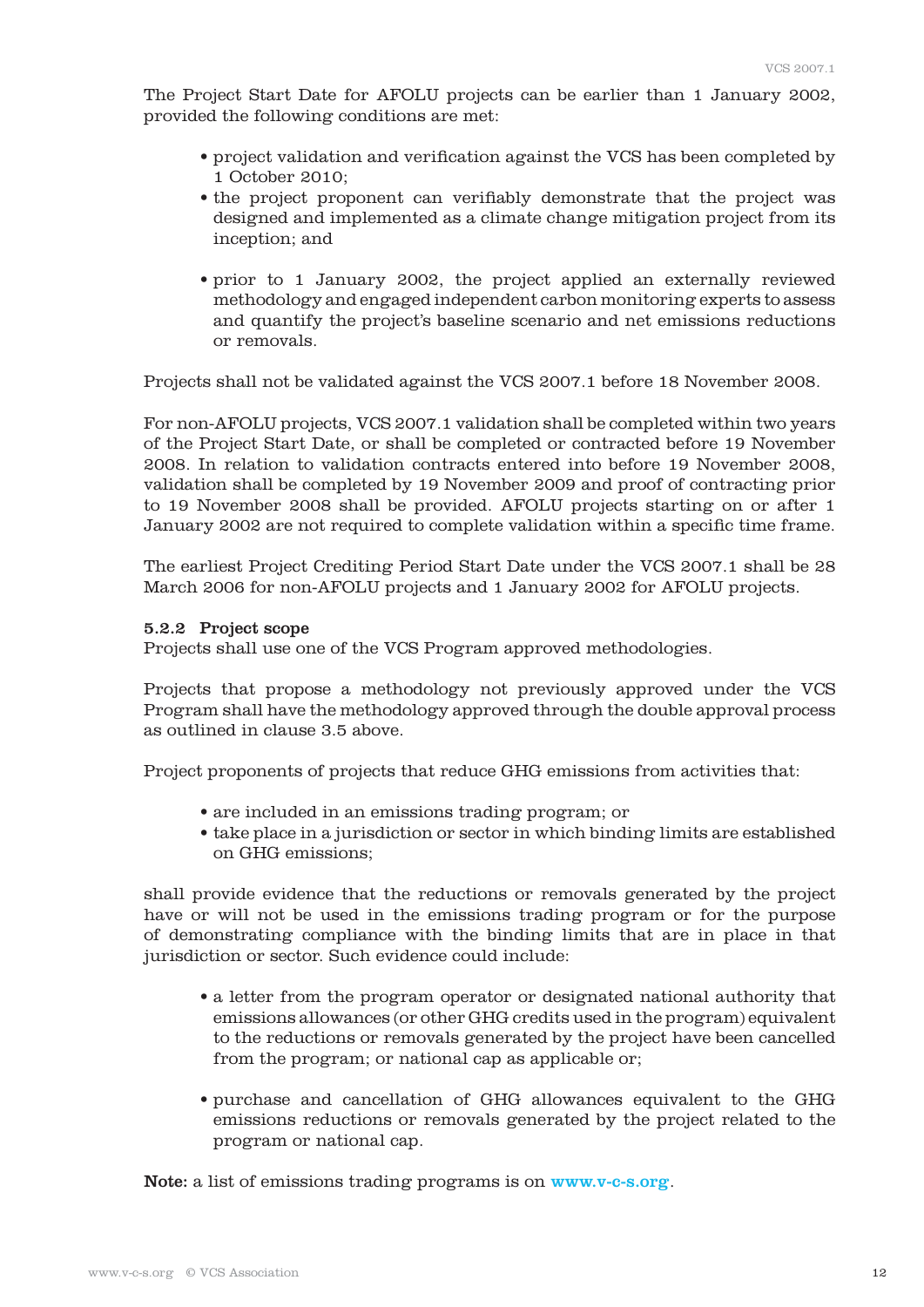Project proponents shall not claim GHG credits from one project under more than one GHG Program.

 Projects rejected by other GHG Programs, due to procedural or eligibility requirements where the GHG Program applied has been approved by the VCS Board, can be considered for VCUs but project proponents for such a project shall:

- clearly state in its VCS PD all GHG Programs for which the project has applied for credits and why the project was rejected, such information shall not be deemed commercially sensitive information; and
- provide the VCS Program validator and verifier, VCS Program project database and VCS Program Registry with the actual rejection document(s) including any additional explanations; and
- have the project validated against the VCS 2007.1 requirements.

 In the above case the validation against the VCS 2007.1 requirements shall be a full repeat validation rather than a validation based on the difference between the GHG Program which rejected the project and the VCS 2007.1 requirements.

 Projects rejected by other GHG Programs, due to procedural or eligibility requirements and where the GHG Program is not approved by the VCS Program can be considered for VCUs if its project methodology complies with a VCS Program methodology or it has been approved through the VCS Program double approval process; and if it:

- clearly states in its VCS PD all GHG Programs for which the project has applied for credits and why the project was rejected, such information shall not be deemed Commercially Sensitive Information; and
- provides the VCS Program validator and verifier, VCS Project Database, and VCS Registry with the actual rejection document(s) including any additional explanations; and
- has the project validated against the VCS 2007.1 requirements.

# 5.2.3 Project crediting period

 At each renewal of the Project Crediting Period a VCS Program approved validator shall determine that the original project baseline scenario(s) and additionality is still valid or has been updated taking account of new data and changed VCS Program requirements where applicable.

# 5.3 Methodology deviations

Methodology Deviations shall be project specific.

Methodology Deviations shall not be permitted where they result in changes to the conservativeness of the:

- baseline scenario;
- additionality determination;
- included project GHG sources, sinks and reservoirs.

Methodology Deviations shall be permitted where they do not impact negatively on the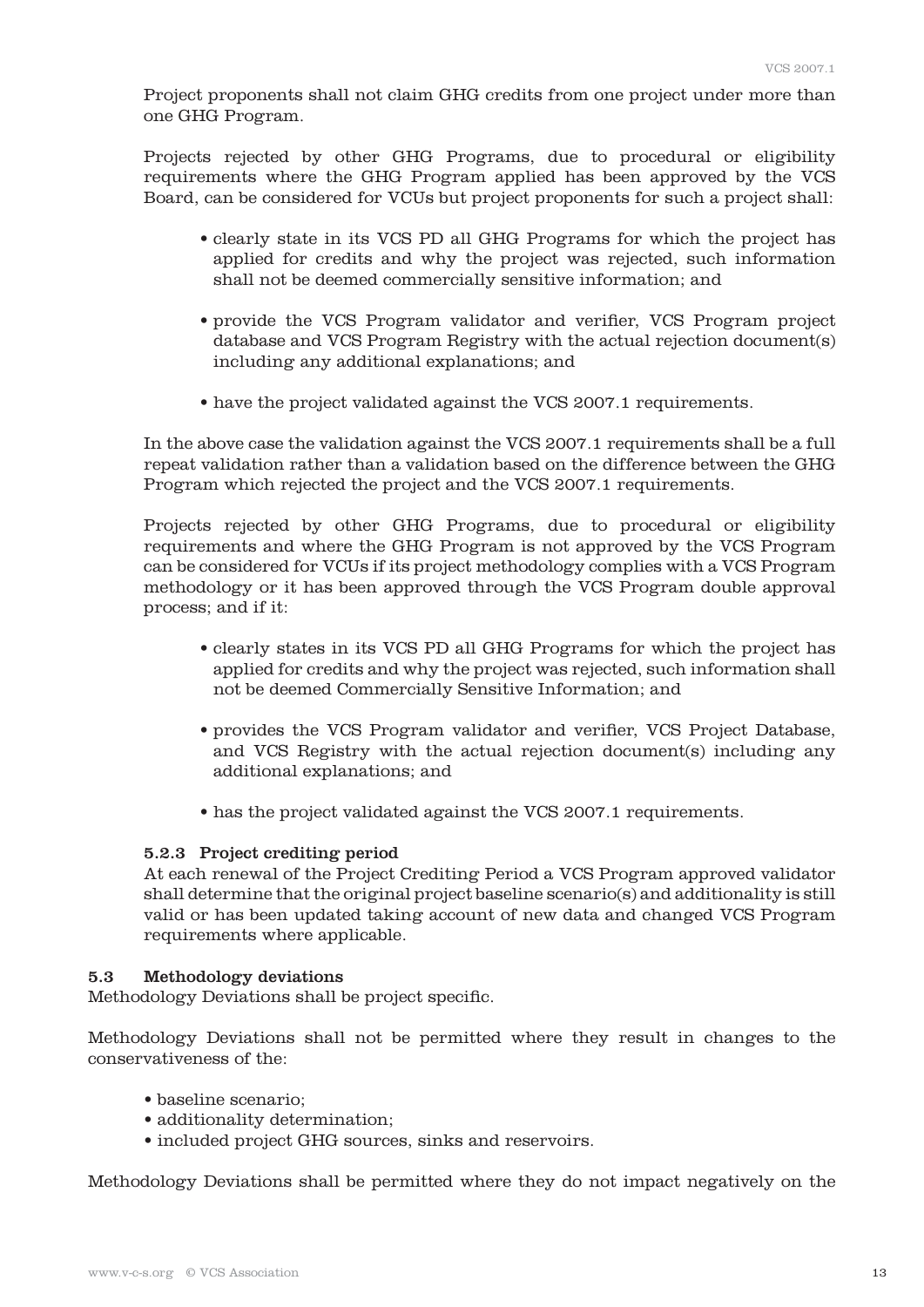conservativeness of the VCS Program approved methodology's criteria and procedures to quantify data leading to GHG emission reductions or removals (reference clause 6.4).

Note – Methodology Deviations related to increasing the accuracy of data are acceptable.

Methodology Deviations and their consequences shall be reported as part of the public validation and verification report.

#### 5.4 Methodology revisions

Methodology Revision shall be managed via the double approval process for VCS Program methodologies.

Methodology Revisions related to approved GHG Programs shall be managed as per the requirements of the applicable GHG Program.

#### 5.5 Standards and factors

Standards and factors used to derive GHG emission data as well as any supporting data for additionality and baseline scenario(s) shall meet the following requirements:

- be publicly available from a reputable and recognised source (e.g. IPCC, published Government data etc); and
- be reviewed as part of its publication by a recognised competent organization.

# 5.6 Project Grouping

The VCS 2007.1 allows for grouped projects.

A grouped project shall be described in one VCS PD which shall include a description of the central GHG information system and controls associated with the project and its monitoring.

A grouped project's verification reports shall explain and document the sampling carried out by the VCS verifier. The sampling of a grouped project shall take account of any sub groups and associated activities within each sub group. The verification report shall also set out any changes to the sampling due to findings during the verification.

Projects that intend to apply for the VCS Program VCUs as part of a grouped project shall also comply with the VCS Program requirements for grouped projects, detailed in the most recent version of the Program Guidelines 2007.1 on www.v-c-s.org.

# 5.7 Content of the VCS PD

The project proponent shall describe the project and its context in a VCS PD.

The project proponent shall state whether it has applied for GHG emission reduction or removal credits through any other GHG Program and the success of any of these applications.

In cases where the project proponent has applied for emission credits from another GHG Program, the VCS PD shall include proof of registration of the project through the GHG Program. The GHG Program operator shall provide a written guarantee to be included with the project proponent's VCS PD that any GHG emission reductions or removals shall not have been previously retired within the operator's GHG Program and that the reductions shall be cancelled so that they can no longer be used within the operator's GHG Program. Hence they shall only be accounted for under a VCS Registry.

The VCS PD shall meet the content and layout requirements for a VCS PD as set out on www.v-c-s.org.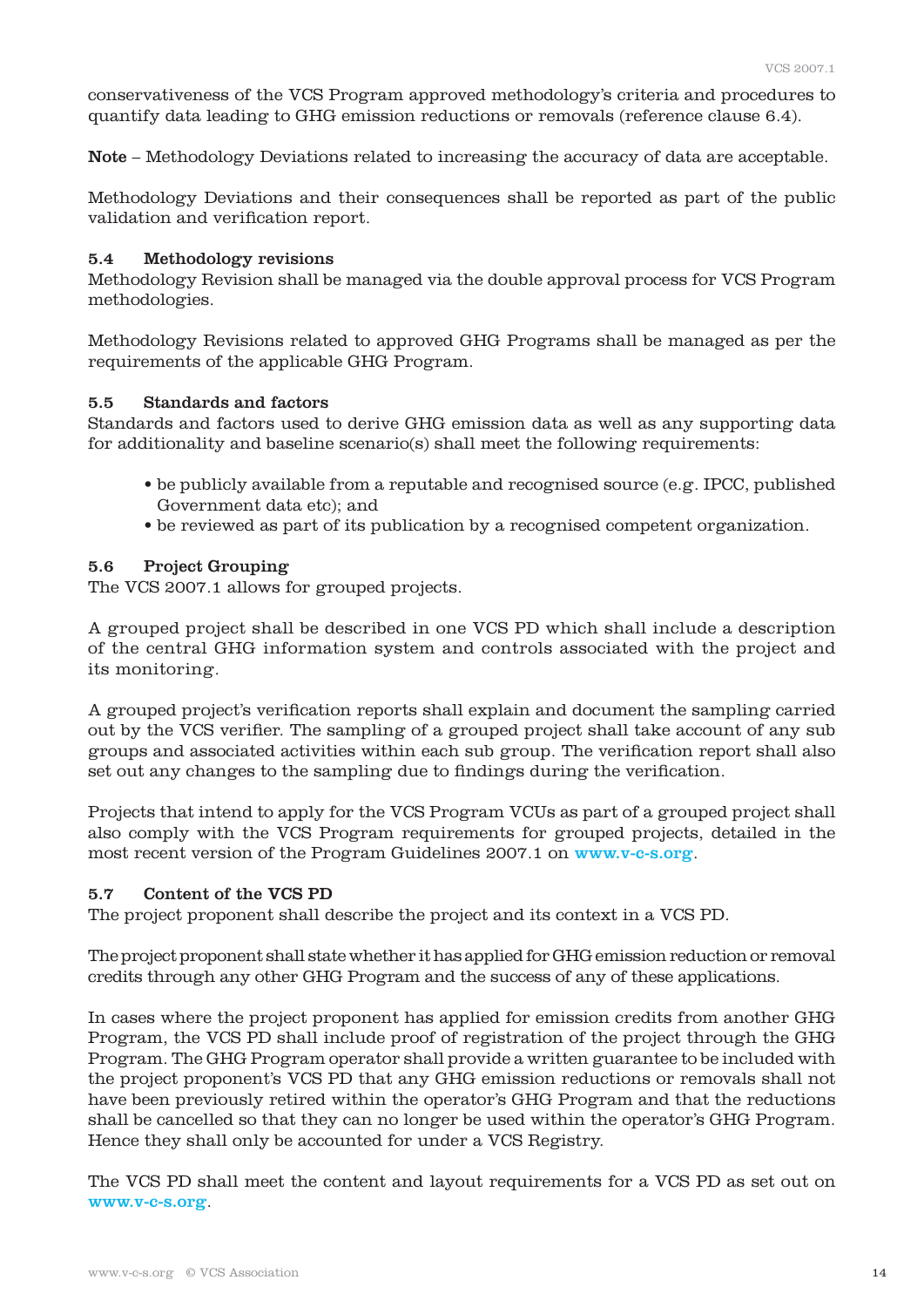The VCS PD shall include the following requirements as set down in ISO 14064-2:2006 clause 5.2:

- project title, purpose(s) and objective(s);
- type of GHG project;
- project location, including geographic and physical information allowing for the unique identification and delineation of the specific extent of the project;
- conditions prior to project initiation;
- a description of how the project will achieve GHG emission reductions and/or removal enhancements;
- project technologies, products, services and the expected level of activity;
- aggregate GHG emission reductions and removal enhancements, stated in tonnes of CO2e, likely to occur from the GHG project;
- identification of risks that may substantially affect the project's GHG emission reductions or removal enhancements;
- roles and responsibilities, including contact information of the project proponent, other project participants, relevant regulator(s) and/or administrators of any GHG Program(s) to which the GHG project subscribes;
- any information relevant for the eligibility of a GHG project under a GHG Program and quantification of GHG emission reductions or removal enhancements, including legislative, technical, economic, sectoral, socio-cultural, environmental, geographic, site-specific and temporal information;
- a summary environmental impact assessment when such an assessment is required by applicable legislation or regulation;
- relevant outcomes from stakeholder consultations and mechanisms for on-going communication; and
- chronological plan for the date of initiating project activities, date of terminating the project, frequency of monitoring and reporting and the project period, including relevant project activities in each step of the GHG project cycle.

In addition the VCS PD shall include notification of relevant local laws and regulations related to the project and demonstrate compliance with them.

Commercially Sensitive Information can be excluded from the VCS PD and validation and verification reports when published on the VCS Project Database but it shall be included in the VCS PD and validation and verification reports submitted to the VCS Registry operator. All project information shall be presumed to be available for public scrutiny. When this is not the case the project proponent shall demonstrate that information is commercially sensitive. At a minimum, the project baseline scenario, calculations, monitoring report and demonstration of additionality shall be publicly disclosed.

Any Commercially Sensitive Information that has been excluded from the VCS PD and validation and verification reports shall be listed by the project proponent and provided to the validator or verifier, the VCS Project Database and the applicable VCS Registry. If no list is provided all information in the VCS PD and validation and verification reports shall be disclosed on the VCS Project Database.

The validator or verifier shall check that any information requested as commercially sensitive meets the VCS Program definition of Commercially Sensitive Information.

The VCS PD shall be accompanied by Proof of Title, which shall contain one of the following:

- a legislative right;
- a right under local common law;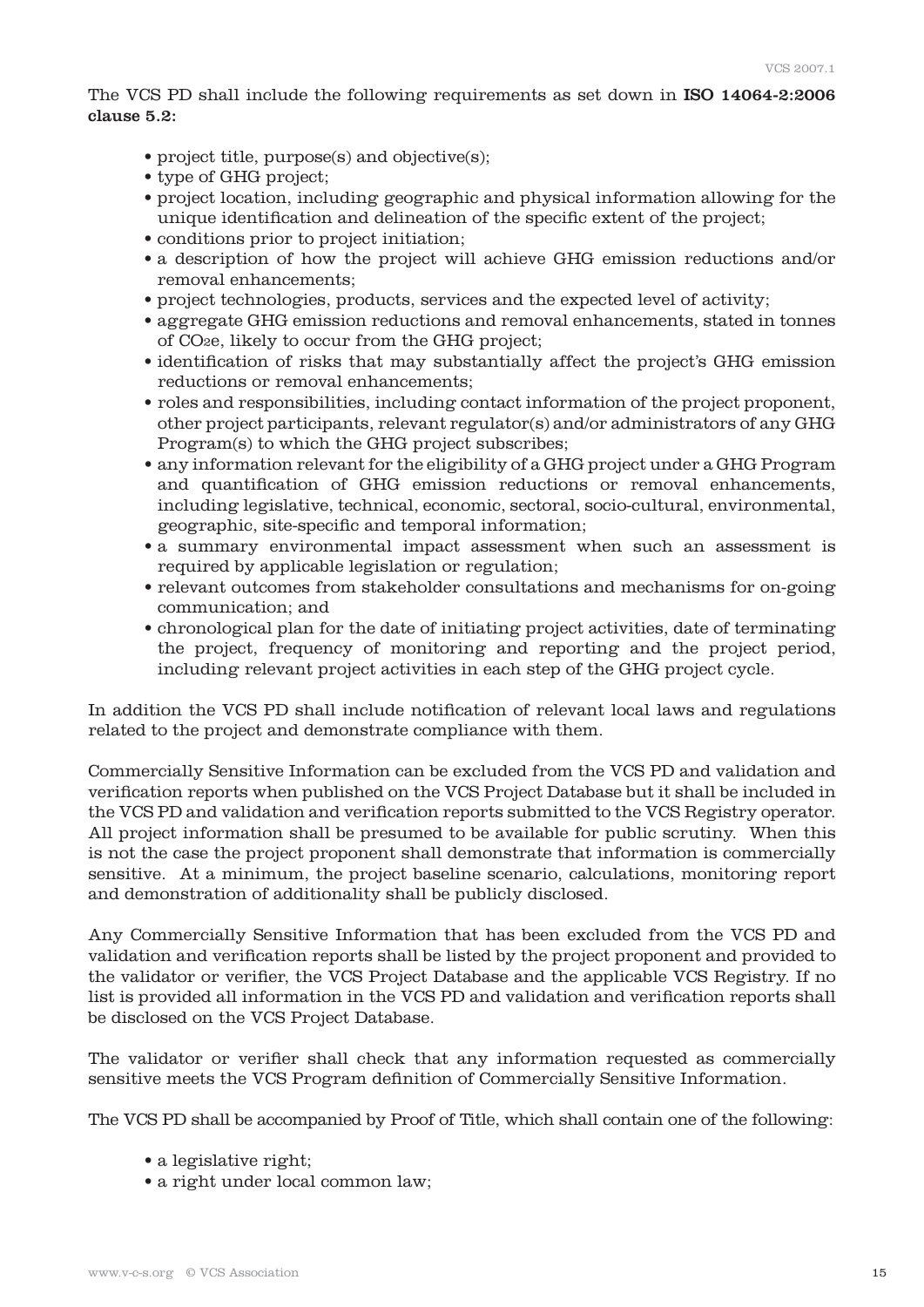- ownership of the plant, equipment and/or process generating the reductions/ removals; or
- a contractual arrangement with the owner of the plant, equipment or process that grants all reductions/removals to the proponent.

For AFOLU projects, excluding ALM projects focusing exclusively on emissions reductions of N2O, CH4 and/or fossil-derived CO2, the VCS PD shall also be accompanied by a project risk analysis prepared in accordance with the "Tool for AFOLU Non-Permanence Risk Analysis and Buffer Determination" and "Guidance for Agriculture, Forestry and Other Land Use Projects (2007.1, 2008)".

#### 5.8 Additionality

In addition to using a VCS Program approved methodology; the project proponent shall demonstrate that the project is additional using one of the following tests:

#### Test 1 - The project test:

#### Step 1: Regulatory Surplus

The project shall not be mandated by any enforced law, statute or other regulatory framework.

#### Step 2: Implementation Barriers

The project shall face one (or more) distinct barrier(s) compared with barriers faced by alternative projects.

- Investment Barrier Project faces capital or investment return constraints that can be overcome by the additional revenues associated with the generation of VCUs.
- Technological Barriers Project faces technology-related barriers to its implementation.
- Institutional barriers Project faces financial, organizational, cultural or social barriers that the VCU revenue stream can help overcome.

#### Step 3: Common Practice

- project type shall not be common practice in sector/region, compared with projects that have received no carbon finance.
- if it is common practice, the project proponents shall identify barriers faced compared with existing projects.
- demonstration that the project is not common practice shall be based on guidance in the GHG Protocol for Project Accounting, Chapter 7.

#### Test 2 – Performance test

#### Step 1: Regulatory Surplus

The project shall not be mandated by any enforced law, statute or other regulatory framework.

#### Step 2: Performance Standard

The emissions generated per unit output by the project shall be below the level that has been approved by the VCS Program for the product, service, sector or industry, as the level defined to ensure that the project is not business-as-usual

Performance standard based additionality tests shall be approved through the double approval process and by the VCS Board. The list of approved performance standards is on www.v-c-s.org.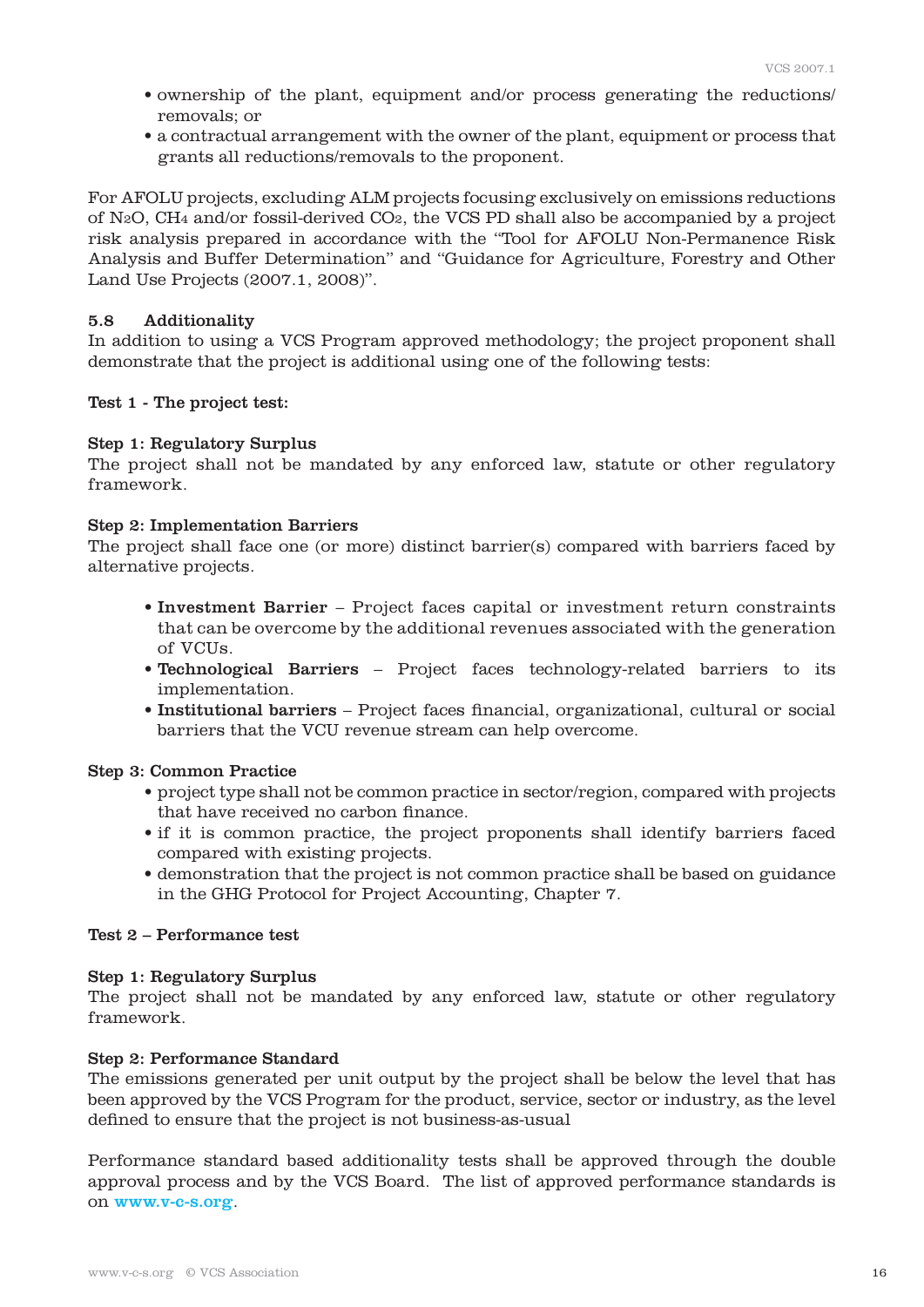#### Test 3 – Technology test

#### Step 1: Regulatory Surplus

The project shall not be mandated by any enforced law, statute or other regulatory framework.

### Step 2: Technology Additionality

The project and its location are contained in the list of project types and applicable areas approved as being additional by the VCS Program. These project types are defined as those in which all projects would also be deemed additional using Additionality test 1 and will be determined on a case by case basis. The approved list is available on www.v-c-s.org.

# 5.9 Identifying GHG sources, sinks and reservoirs relevant to the project

Refer to Clause 6, under Methodologies.

# 5.10 Determining the baseline scenario

The project proponent shall select the most conservative baseline scenario for the project based on the requirements in the applicable VCS methodology.

The baseline scenario shall set out the geographic scope as applicable to the project.

In addition to meeting requirements in ISO 14064-2:2006 clause 5.4, the project proponent shall also demonstrate that it has met all relevant regulations, legislation and project approvals (e.g. environmental permits).

# 5.11 Monitoring the GHG project

# Text taken from ISO 14064-2:2006, clause 5.10.

The project proponent shall establish and maintain criteria and procedures for obtaining, recording, compiling and analysing data and information important for quantifying and reporting GHG emissions and/or removals relevant for the project and baseline scenario (i.e. GHG information system). Monitoring procedures should include the following:

- purpose of monitoring;
- types of data and information to be reported including units of measurement;
- origin of the data;
- monitoring methodologies, including estimation, modelling, measurement or calculation approaches;
- monitoring times and periods, considering the needs of intended users;
- monitoring roles and responsibilities;
- GHG information management systems, including the location and retention of stored data.

Where measurement and monitoring equipment is used, the project proponent shall ensure the equipment is calibrated according to current good practice.

The project proponent shall apply GHG monitoring criteria and procedures on a regular basis during project implementation.

# 5.12 Monitoring reports for the GHG project

Monitoring reports shall include all the monitoring data, calculations, estimations, conversion factors and others standard factors as defined in the monitoring clause of the applied VCS Program methodology and set out in the VCS PD. A list of VCS approved methodologies is available on www.v-c-s.org.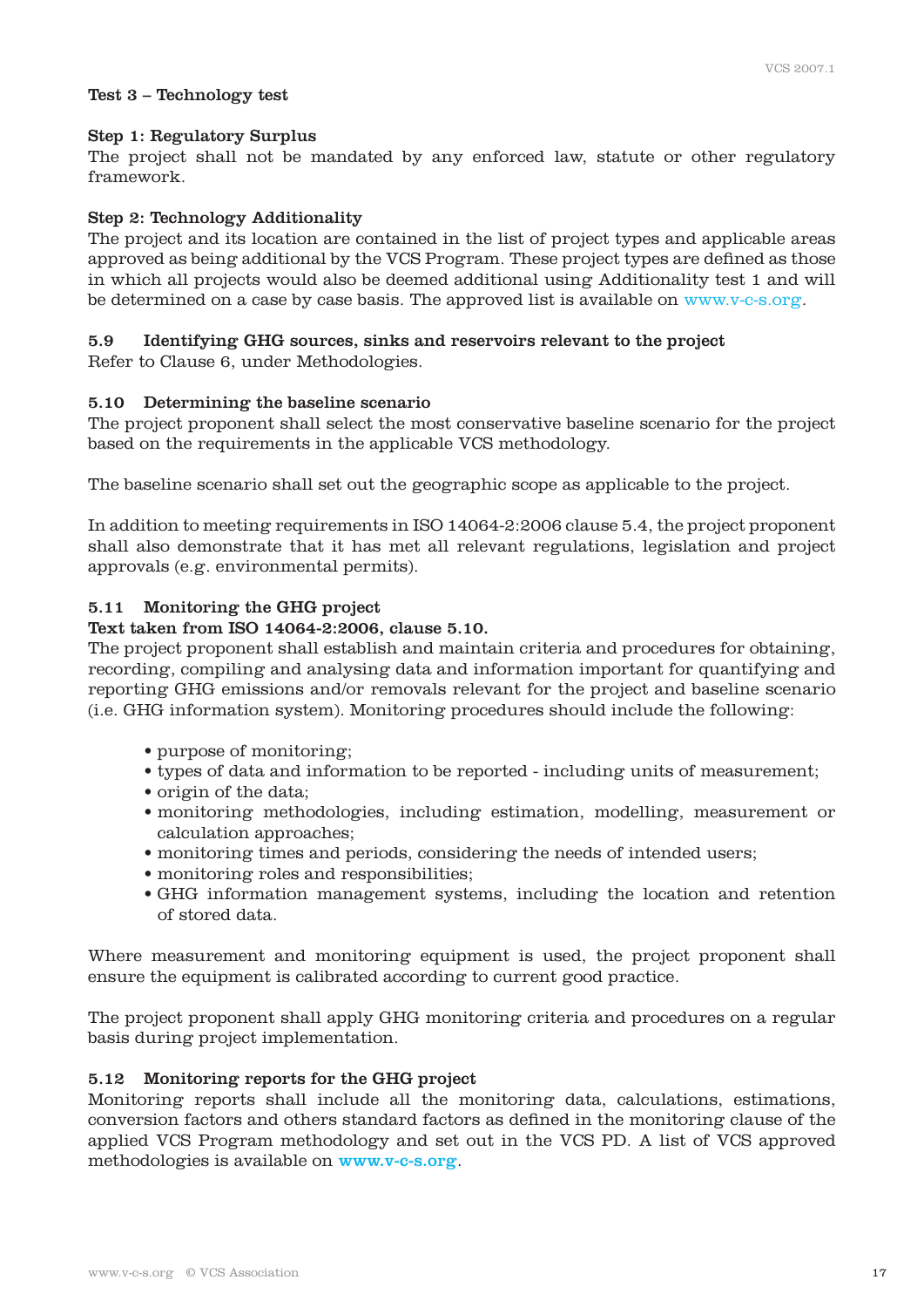# 5.13 Records relating to the project

The project proponent shall keep all documents and records in a secure and retrievable manner for at least two years after the end of the project crediting period.

# 5.14 Information to validator and verifier

For validation the project proponent shall make available to the validator the VCS PD, proof of title and any requested supporting information and data needed to evidence statements and data in the VCS PD and proof of title.

The project proponent shall make the VCS PD and validation report available to the verifiers as well as a monitoring report applicable to the period of monitoring and any requested supporting information and data needed to evidence statements and data in the monitoring report.

# **6 Methodologies**

# 6.1 General requirements

The list of VCS Program approved methodologies can be found on www.v-c-s.org.

All methodologies applying for approval under the VCS Program shall be approved via the double approval process.

VCS Program methodologies shall comply with all requirements in the VCS 2007.1 clause 6.1 to 6.4.4.

VCS Program methodologies shall include:

- applicability criteria that defines the area of project eligibility;
- a process that determines whether the project is additional or not (based on criteria laid down in clause 6.4);
- determination criteria for the most likely baseline scenario; and
- all necessary monitoring aspects related to monitoring and reporting of accurate and reliable GHG emission reductions or removals.

Methodologies shall be informed by a comparative assessment of the project and its alternatives in order to identify the baseline scenario. Such an analysis shall include, at a minimum, a comparative assessment of the implementation barriers and net benefits faced by the project and its alternatives.

Methodologies rejected by other GHG Programs, due to procedural or eligibility requirements where the GHG Program applied has been approved by the VCS Board; can be considered for VCUs but project proponents in this case shall:

- document the methodology; and
- clearly state in its VCS PD all GHG Programs for which the methodology has applied for approval and why the methodology was rejected, such information shall not be deemed commercially sensitive information; and
- provide the VCS Program verifier with the actual rejection document(s) including explanation; and
- have the methodology approved through the VCS Program double approval process.

# 6.2 Identifying GHG sources, sinks and reservoirs relevant to VCS methodologies Text taken from ISO 14064-2:2006, clause 5.3.

The project proponent shall select or establish criteria and procedures for identifying and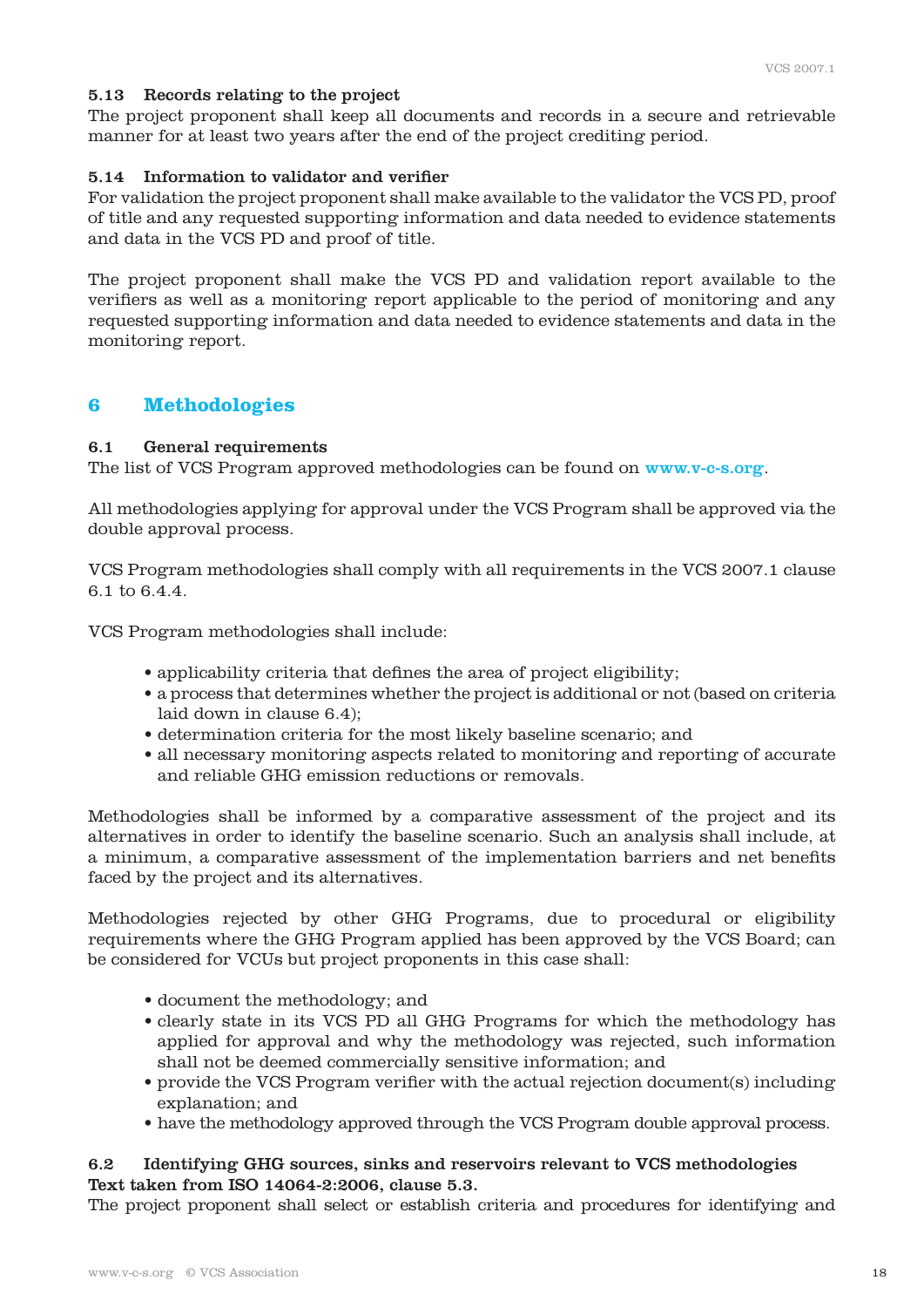assessing GHG sources, sinks and reservoirs controlled, related to, or affected by the project.

The VCS PD shall include identification and assessment of GHG sources, sinks and reservoirs as being:

- controlled by the project proponent:
- related to the GHG project; or
- affected by the GHG project.

#### 6.3 Determine the baseline scenario relevant to VCS methodologies

The project proponent shall select the most conservative baseline scenario for the methodology. This shall reflect what most likely would have occurred in the absence of the project

The principle of conservativeness as set out in clause 3.7 of ISO 14064-2:2006 shall apply.

#### Text taken from ISO 14064-2:2006, clause 5.4.

The project proponent shall select or establish criteria and procedures for identifying and assessing potential baseline scenarios considering the following:

- the project description, including identified GHG sources, sinks and reservoirs;
- existing and alternative project types, activities and technologies providing equivalent type and level of activity of products or services to the project;
- data availability, reliability and limitations;
- other relevant information concerning present or future conditions, such as legislative, technical, economic, socio-cultural, environmental, geographic, sitespecific and temporal assumptions or projections.

The project proponent shall demonstrate equivalence in type and level of activity of products or services provided between the project and the baseline scenario and shall explain, as appropriate, any significant differences between the project and the baseline scenario.

The project proponent shall select or establish, explain and apply criteria and procedures for identifying and justifying the baseline scenario.

In developing the baseline scenario, the project proponent shall select the assumptions, values and procedures that help ensure that GHG emission reductions or removal enhancements are not overestimated.

The project proponent shall select or establish, justify and apply criteria and procedures for demonstrating that the project results in GHG emission reductions or removal enhancements that are additional to what would occur in the baseline scenario.

The baseline scenario shall set out the geographic scope as applicable to the methodology.

#### 6.3.1 Identifying GHG sources, sinks and reservoirs for the baseline scenario

#### Text taken from ISO 14064-2:2006, clause 5.5.

 In identifying GHG sources, sinks and reservoirs relevant to the baseline scenario, the project proponent shall:

- consider criteria and procedures used for identifying the GHG sources, sinks and reservoirs relevant for the project;
- if necessary, explain and apply additional criteria for identifying relevant baseline GHG sources, sinks and reservoirs; and
- compare the project's identified GHG sources, sinks and reservoirs with those identified in the baseline scenario.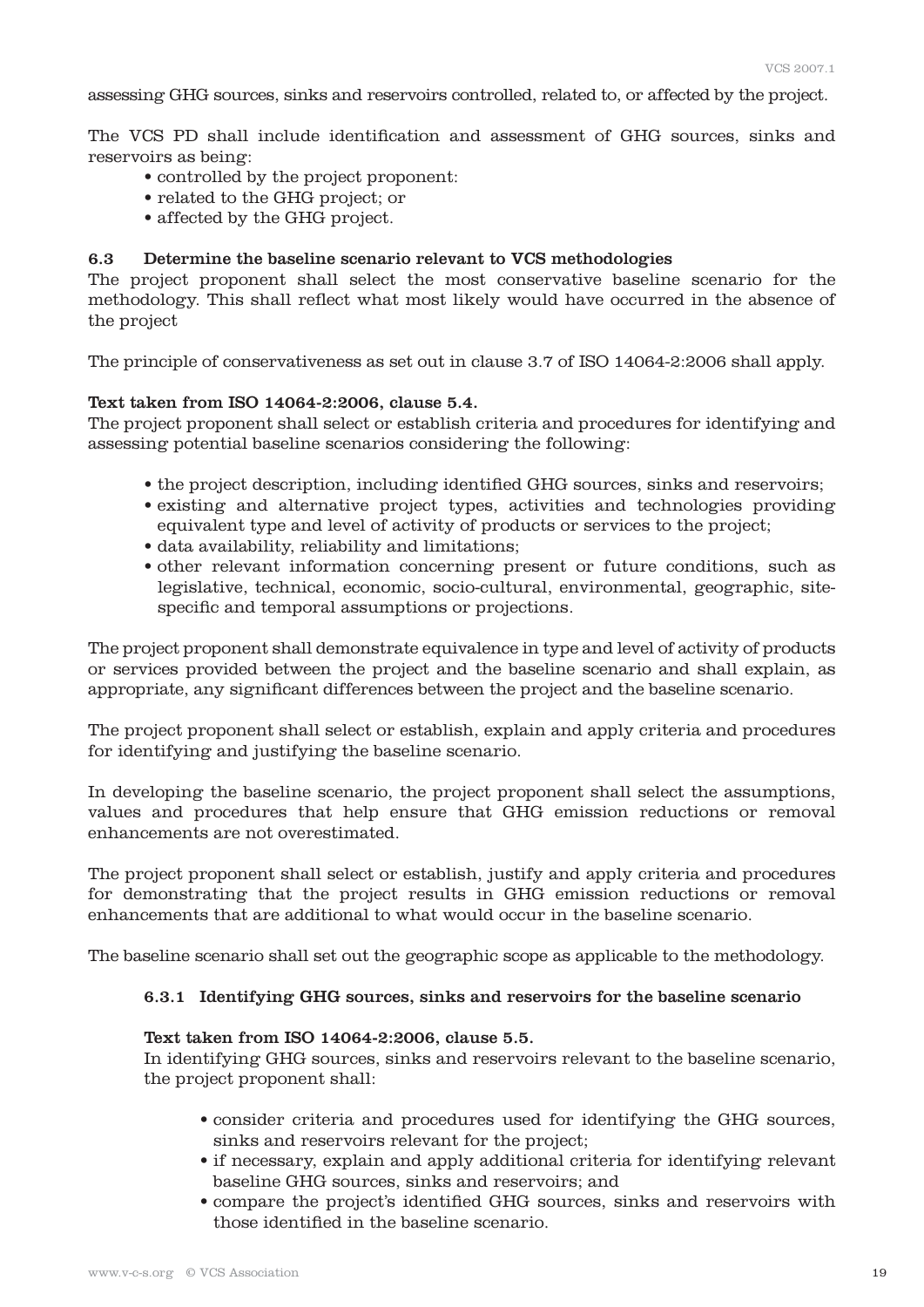# 6.4 Additionality

The methodology shall describe how it is additional based on the additionality requirements in clause 5.8 above.

# 6.5 Monitoring, quantification and reporting related to the methodology

# 6.5.1 Selecting relevant GHG sources, sinks and reservoirs for monitoring related to the methodology

# Text taken from ISO 14064-2:2006, clause 5.6.

 The project proponent shall select or establish criteria and procedures for selecting relevant GHG sources, sinks and reservoirs for either regular monitoring or estimation.

 The project proponent shall justify in the VCS PD not selecting any relevant GHG source, sink and reservoir for regular monitoring.

# 6.5.2 Quantification of GHG emissions and /or removals related to the methodology

# Text taken from ISO 14064-2:2006, clause 5.7.

 The project proponent shall select or establish criteria, procedures and/or methodologies for quantifying GHG emissions and/or removals for selected GHG sources, sinks and/or reservoirs.

Based on selected or established criteria and procedures, the project proponent shall quantify GHG emissions and/or removals separately for:

- each relevant GHG for each GHG source, sink and/or reservoir relevant for the project; and
- each GHG source, sink and/or reservoir relevant for the baseline scenario.

 When highly uncertain data and information are relied upon, the project proponent shall select assumptions and values that ensure that the quantification does not lead to an overestimation of GHG emission reductions or removal enhancements.

 The project proponent shall estimate GHG emissions and/or removals by GHG sources, sinks and reservoirs relevant for the project and relevant for the baseline scenario, but not selected for regular monitoring.

 The project proponent shall establish and apply criteria, procedures and/or methodologies to assess the risk of a reversal of a GHG emission reduction or removal enhancement (i.e. permanence of GHG emission reduction or removal enhancement).

 If applicable, the project proponent shall select or develop GHG emissions or removal factors that:

- are derived from a recognized origin;
- are appropriate for the GHG source or sink concerned;
- are current at the time of quantification;
- take account of the quantification uncertainty and are calculated in a manner intended to yield accurate and reproducible results; and
- are consistent with the intended use of the VCS PD or monitoring report as applicable.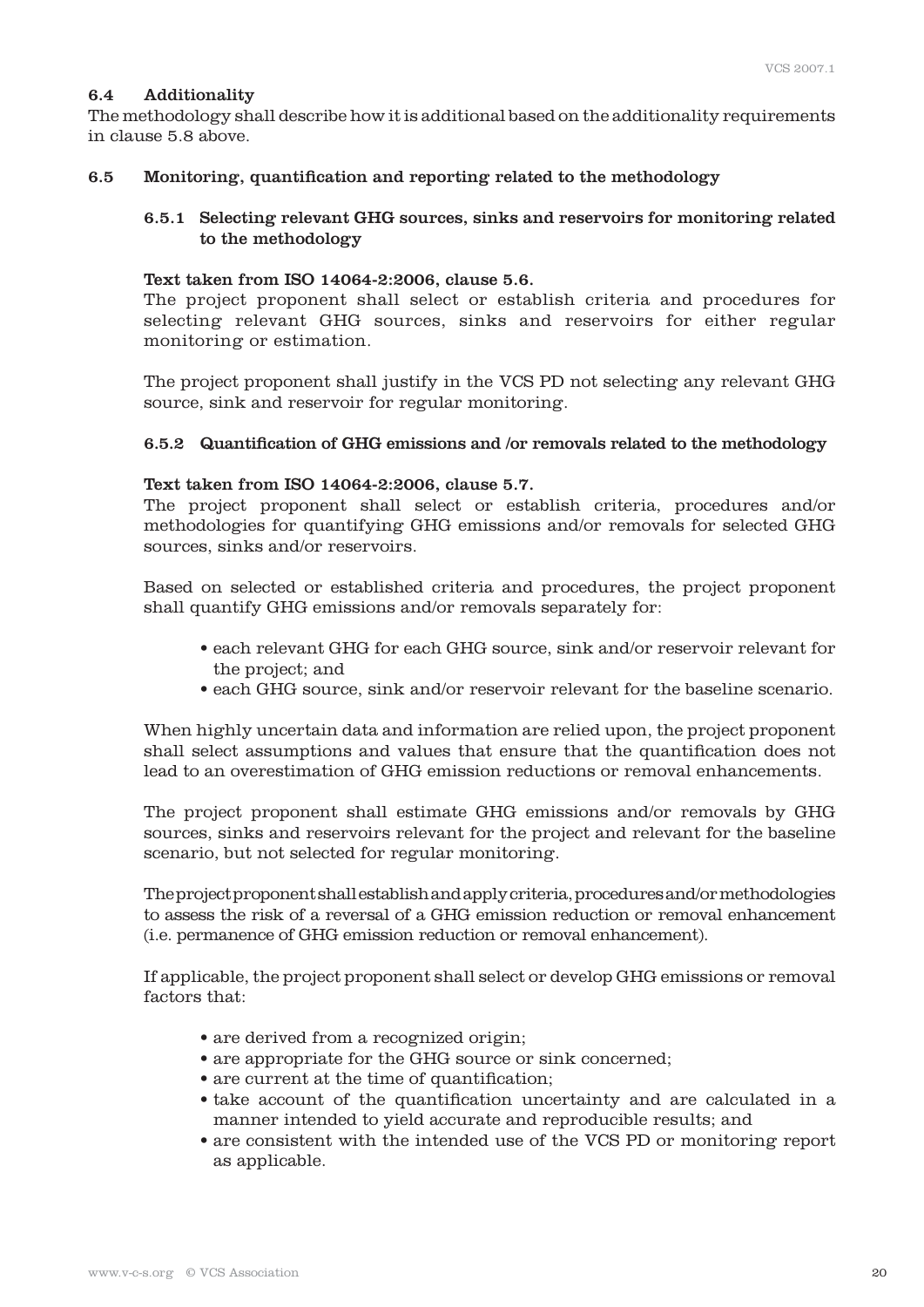### 6.5.3 Quantification of overall GHG emission reductions and removal enhancements related to the methodology

#### Text taken from ISO 14064-2:2006, clause 5.8.

 The project proponent shall select or establish criteria, procedures and/or methodologies for quantifying GHG emission reductions and removal enhancements during project implementation.

 The project proponent shall apply the criteria and methodologies selected or established to quantify GHG emission reductions and removal enhancements for the GHG project. GHG emission reductions or removal enhancements shall be quantified as the difference between the GHG emissions and/or removals from GHG sources, sinks and reservoirs relevant for the project and those relevant for the baseline scenario.

 The project proponent shall quantify, as appropriate, GHG emission reductions and removal enhancements separately for each relevant GHG and its corresponding GHG sources, sinks and/or reservoirs for the project and the baseline scenario.

 The project proponent shall use tonnes as the unit of measure and shall convert the quantity of each type of GHG to tonnes of CO2e using appropriate global warming potentials.

# 6.5.4 Managing data quality related to the methodology

#### Text taken from ISO 14064-2:2006, clause 5.9.

 The project proponent shall establish and apply quality management procedures to manage data and information, including the assessment of uncertainty, relevant to the project and baseline scenario.

 The project proponent should reduce, as far as is practical, uncertainties related to the quantification of GHG emission reductions or removal enhancements

# **7 Validation and verification process and requirements**

# 7.1 Introduction

Validation and verification is a risk-based process carried out in conformance with ISO 14064-3:2006 and ISO 14065:2007.

The validator or verifier select samples of data and information to be validated or verified to provide reasonable assurance and to meet the materiality requirements of the specific project.

#### 7.2 General requirements

Projects seeking registration under the VCS Program shall be validated and verified by a validator and verifier accredited under either:

- an approved GHG Program (within the scope of their accreditation); or
- ISO 14065:2007 with an accreditation scope specifically for the VCS Program.

Validation and verification shall be carried out in conformance with the requirements in ISO 14064-3:2006. Additional requirements on validation and verification over and above those in ISO 14064-3:2006 are set out below and shall be adhered to.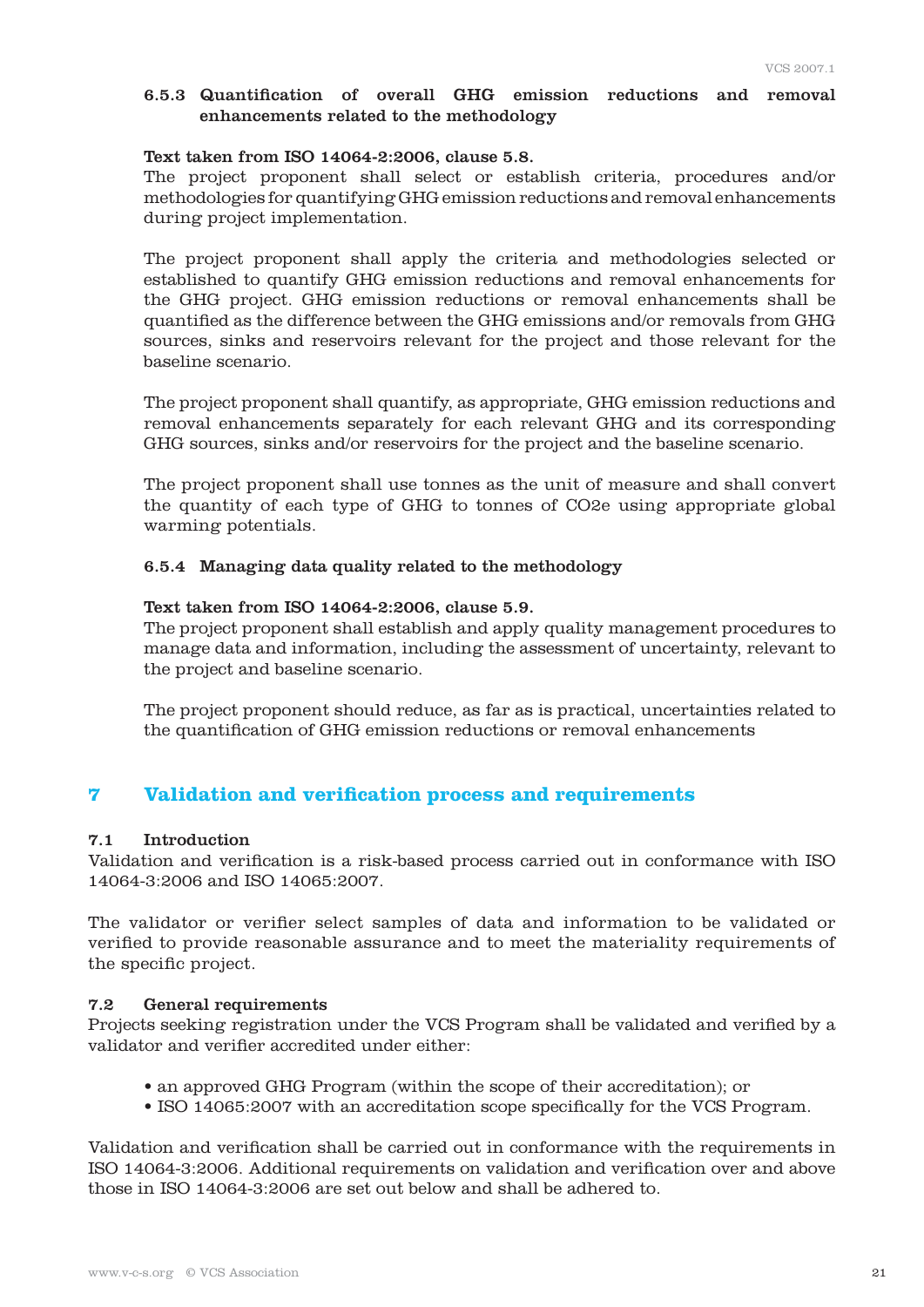Validation and verification can be carried out by the same accredited validation and verification body. They shall be accredited for both:

- validation and verification; and
- the scope of the applicable methodology.

Validation of projects shall occur at the time of, or before the first verification.

Micro projects can be validated and verified by micro project validators and verifier who shall comply with the following requirements:

- clause 5.4-impartiality, clause 6-competence, clause 7-communication and records, clause 9-appeal and clause 10-complaints of ISO 14065:2007; and
- carry out validation and verification in conformance with ISO 14064-3:2006 and the VCS 2007

Micro project validators and verifier can consist of one person teams.

Micro project validator/verifiers shall not carry validation or verification for larger projects or the double approval process.

The process for approval of micro project validators and verifier shall be conducted as set down in Program Guidelines 2007.

#### 7.3 Validation and verification process

#### 7.3.1 General requirement

In addition to ISO 14064-3:2006 the following shall apply:

- level of assurance shall be reasonable for both validation and verification;
- criteria shall be VCS 2007 or other GHG Program as approved under the VCS Program;
- objective shall be in conformance with the VCS 2007 requirements and VCS Program methodologies as applicable to the specific project; and
- materiality shall be 5 per cent except for mega projects where it shall be 1 per cent.

 If change(s) has/have occurred to a VCS methodology, VCS accredited validators and verifiers shall decide whether the change represents a methodology deviation or methodology revision and if it is a methodology deviation it is acceptable.

#### 7.3.2 Competence

 Validation and verification bodies and validation and verification teams shall meet the competence requirements as set out in ISO 14065:2007.

ISO 14065:2007 references to 'GHG Programme' shall mean the VCS Program.

#### 7.3.3 Validation and verification reporting

Validation and verification reports shall:

- be written in English;
- describe the validation and verification process;
- describe any issues raised during the validation and verification and their resolutions; and
- document the conclusions reached by the validation and verification body.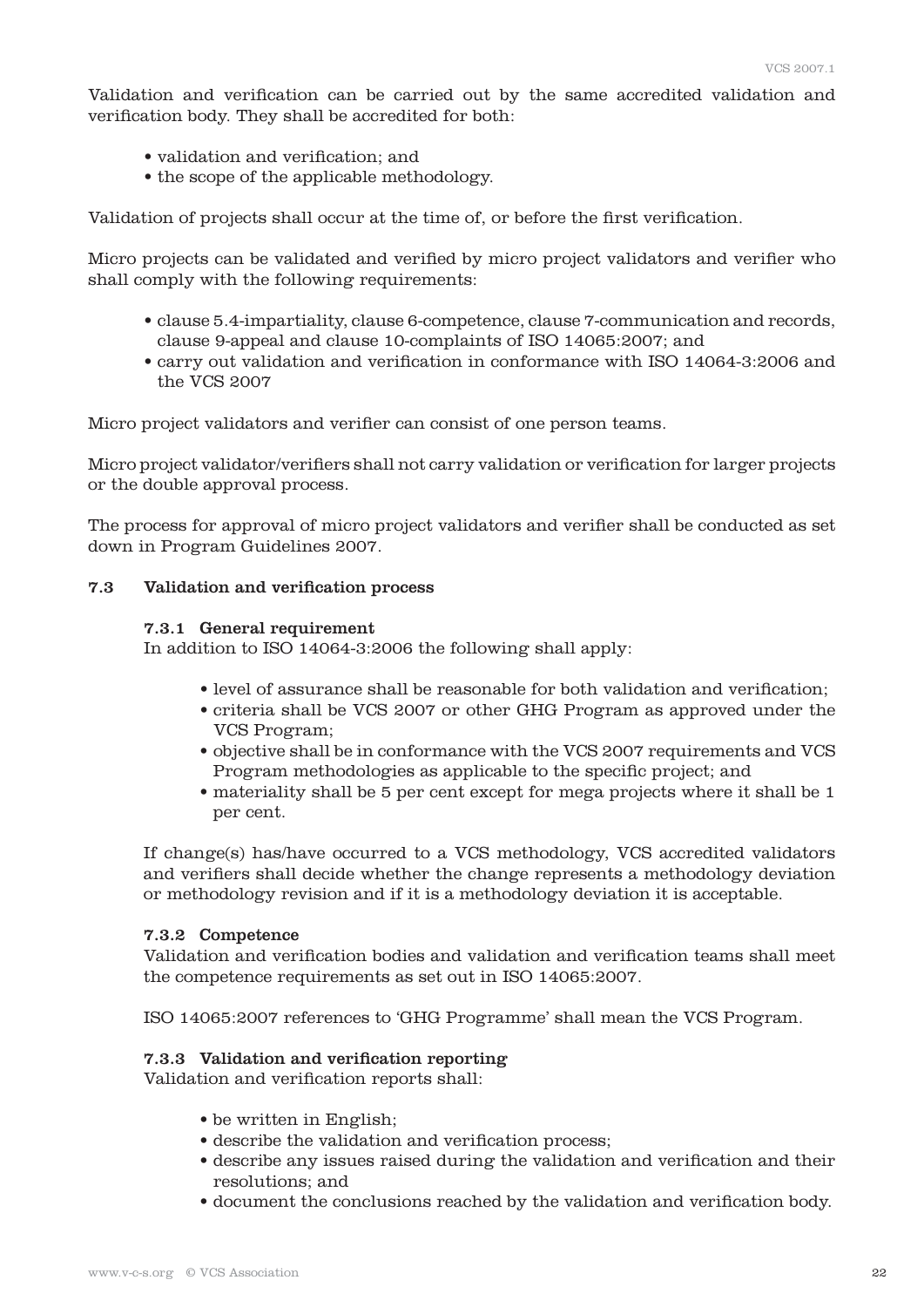Validation and verification reports shall comply with the template requirements as set out on www.v-c-s.org. They shall include both a validation and verification statement as appropriate to the activity undertaken.

# 7.3.4 Validation and verification statement

 The verification statement shall state the actual amount of VCUs associated with the project specific monitoring report that has been verified.

#### Text taken from ISO 14064-3:2006, clause 5.9.

The validation or verification statement shall:

- be addressed to the VCS Board;
- describe the level of assurance of the validation or verification statement;
- describe the objectives, scope and criteria of the validation or verification;
- describe whether the data and information supporting the GHG assertion were hypothetical, projected and/or historical in nature;
- be accompanied by the responsible party's GHG assertion; and
- include the validator or verifier's conclusion on the GHG assertion, including any qualifications or limitations.

#### 7.3.5 Records of validation and verification

 The validators and verifiers shall keep all documents and records in a secure and retrievable manner for at least two years after the end of the project crediting period, even if they do not carry out verification for the whole project crediting period.

# **8 Request for issuance**

Request for issuance shall be made by the project proponent to an approved VCS Program registry based on the requirements set out under the most recent version of the Program Guidelines clause on VCU registration.

# **9 VCS Program Accreditation**

The VCS Program accepts accreditation granted under other GHG Programs if approved by the VCS Board and accreditation based on ISO 14065:2007 when the accreditation scope includes the VCS 2007.1 requirements.

Validation or verification bodies shall only provide validation and verification for VCS 2007.1 in the project scope(s) for which they hold VCS Program accreditation.

#### 9.1 Accreditation scope

The accreditation scope for the VCS 2007.1 shall include the:

- VCS 2007.1 requirements; and
- methodologies where the validation and verification body has demonstrated competence.

#### 9.2 Accreditation requirements

Validation and verification bodies shall meet requirements in ISO 14065:2007 to gain accreditation for the VCS Program.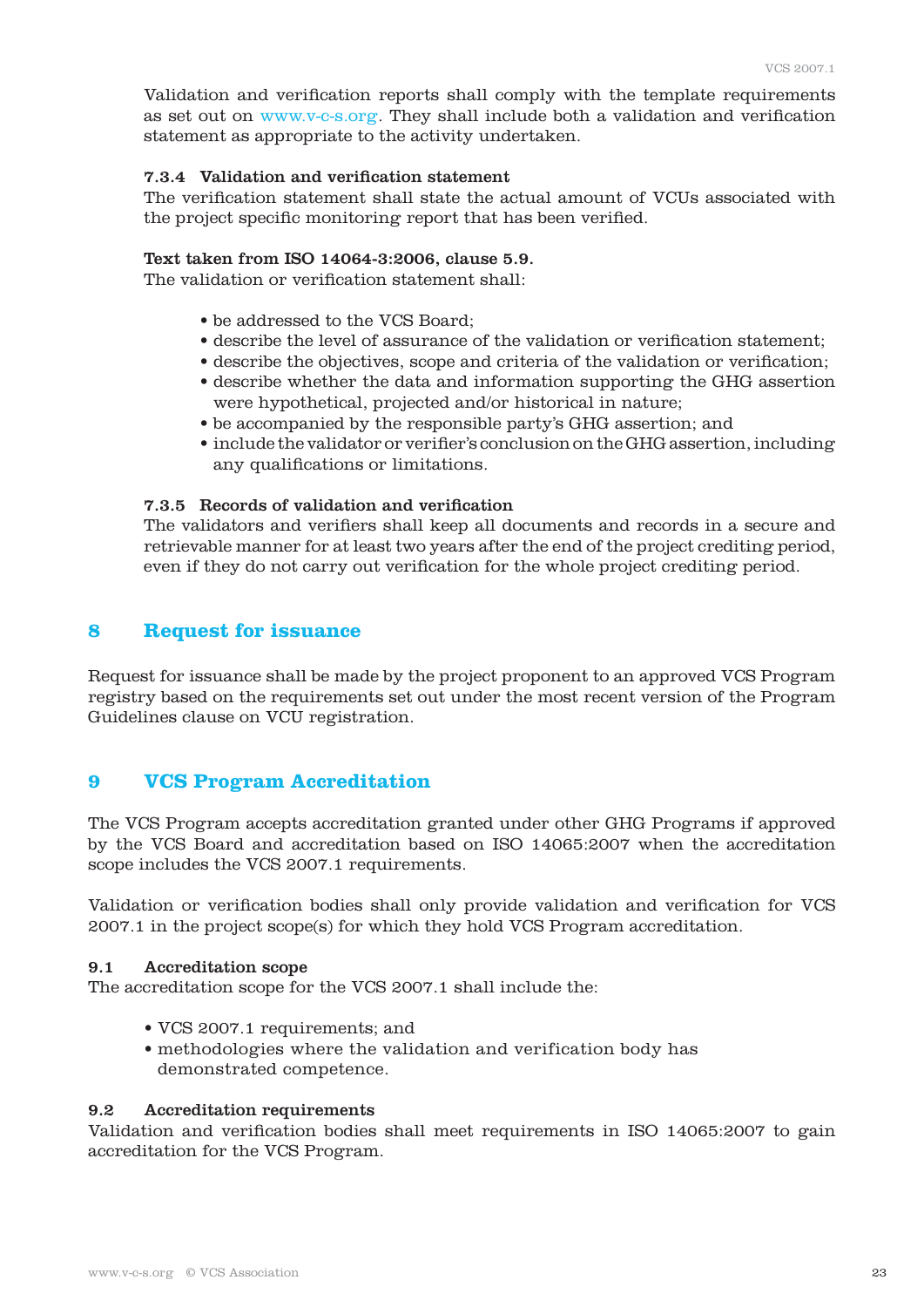# **10 Bibliography**

- a) ISO 14064-2:2006 Greenhouse gases Part 2: Specification with guidance at the project level for quantification, monitoring and reporting of greenhouse gas emission reductions or removal enhancements.
- b) ISO 14064-3:2006 Greenhouse gases Part 3: Specification with guidance for the validation and verification of greenhouse gas assertions
- c) ISO 14065:2007 Greenhouse gases Requirements for greenhouse gas validation and verification bodies for use in accreditation or other forms of recognition.
- d) World Resources Institute and World Business Council for Sustainable Development, 2005, The GHG Protocol for Project Accounting.
- e) Tool for AFOLU Methodological Issues
- f) Tool for AFOLU Non-Permanence Risk Analysis and Buffer Determination